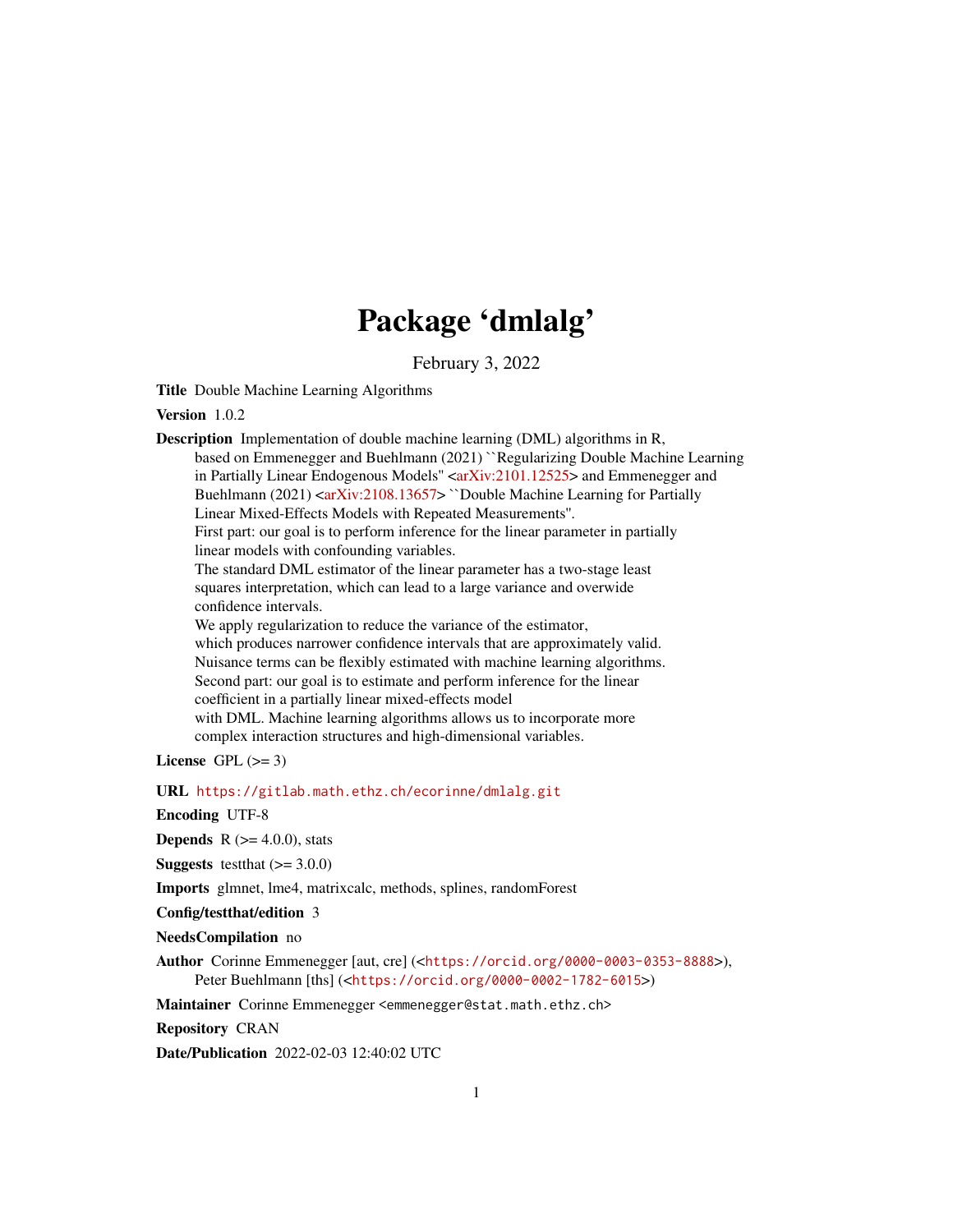# <span id="page-1-0"></span>R topics documented:

| Index |  |
|-------|--|
|       |  |
|       |  |
|       |  |
|       |  |
|       |  |
|       |  |
|       |  |
|       |  |
|       |  |
|       |  |
|       |  |
|       |  |
|       |  |
|       |  |
|       |  |

<span id="page-1-1"></span>coef.regsdml *Accessing the coefficients of regsdml fits*

# Description

This is a method for the class regsdml. It returns the estimated coefficients from objects of class regsdml, which typically result from a function call to [regsdml](#page-14-1).

# Usage

```
## S3 method for class 'regsdml'
coef(object,
   print_regsDML = NULL,
   print_safety = NULL,
   print_DML = NULL,
   print_regDML = NULL,
   print_regDML_all_gamma = !is.null(parm),
   parm = NULL,
   print_gamma = FALSE, ...)
```
# Arguments

| object        | An object of class regsdml. This object usually results from a function call to<br>regsdml. |
|---------------|---------------------------------------------------------------------------------------------|
| print_regsDML | A boolean. If TRUE, the results of the regsDML method are returned.                         |
| print_safety  | A boolean. If TRUE, the results of the safety device are returned.                          |
| print_DML     | A boolean. If TRUE, the results of the DML method are returned.                             |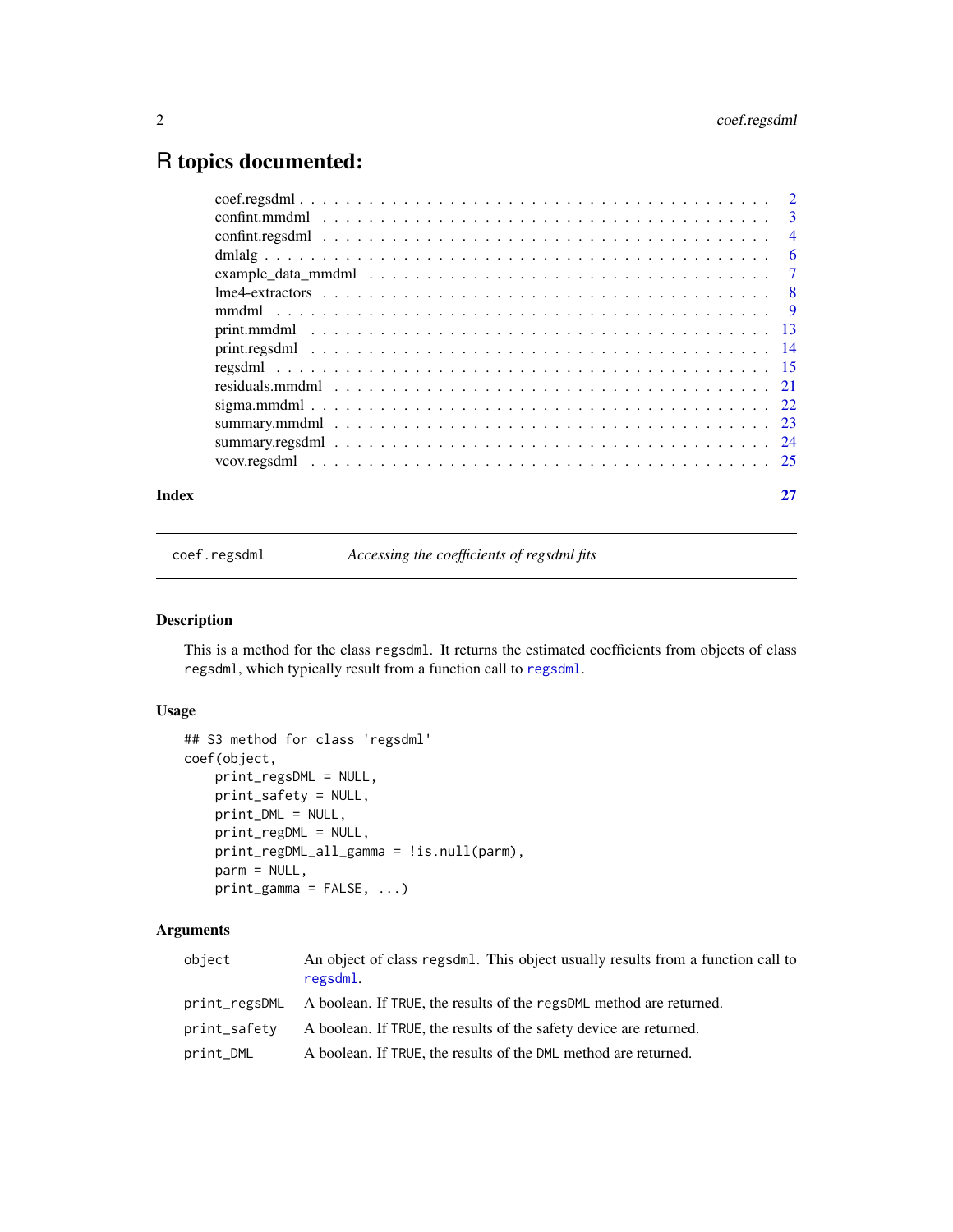# <span id="page-2-0"></span>confint.mmdml 3

| print_regDML           | A boolean. If TRUE, the results of the regDML method with the optimal choice of<br>gamma (including the factor a_N) are returned.                                                                                                                                                                            |
|------------------------|--------------------------------------------------------------------------------------------------------------------------------------------------------------------------------------------------------------------------------------------------------------------------------------------------------------|
| print_regDML_all_gamma |                                                                                                                                                                                                                                                                                                              |
|                        | A boolean. If TRUE, the results specified by parm below are returned.                                                                                                                                                                                                                                        |
| parm                   | A vector containing the indices for which gamma-values the results of the regular-<br>ized DML estimator, whose results are stored in the list regDML_all_gamma_statistics<br>of object, should be included in the output. If parm is specified, it is not neces-<br>sary to specify print_regDML_all_gamma. |
| print_gamma            | A boolean. If TRUE, the gamma-values are printed in an extra row where the<br>respective regularization methods achieved their optimum.                                                                                                                                                                      |
| $\cdots$               | Further arguments passed to or from other methods.                                                                                                                                                                                                                                                           |

#### Value

Coefficients of the methods regsDML, the safety device, DML, regDML with the optimal choice of  $\gamma$  (including the factor a\_N), and regDML with prespecified  $\gamma$ -values are returned by setting the respective arguments. It is possible to return the respective gamma-values.

If none of the printing arguments are set, only the results of regsDML are returned if they are available. If they are not available and none of the printing arguments are set, the results from all available methods are returned. If print\_regsDML = FALSE, only the results from those methods are returned that are explicitly specified by the printing arguments.

#### See Also

[regsdml](#page-14-1), [summary.regsdml](#page-23-1), [confint.regsdml](#page-3-1), [vcov.regsdml](#page-24-1) [print.regsdml](#page-13-1)

# Examples

## See example(regsdml) for examples

<span id="page-2-1"></span>confint.mmdml *Confidence Intervals for coefficient estimates of mmdml fits*

#### Description

This is a method for the class mmdml. It computes two-sided confidence intervals for testing the twosided component-wise null hypotheses  $H_0$ :  $\beta_j = 0$  with the (approximate) asymptotic Gaussian distribution of the coefficient estimator. The method can be applied to objects of class mmdml that typically result from a function call to [mmdml](#page-8-1).

#### Usage

```
## S3 method for class 'mmdml'
confint(object, parm = NULL, level = 0.95, ...)
```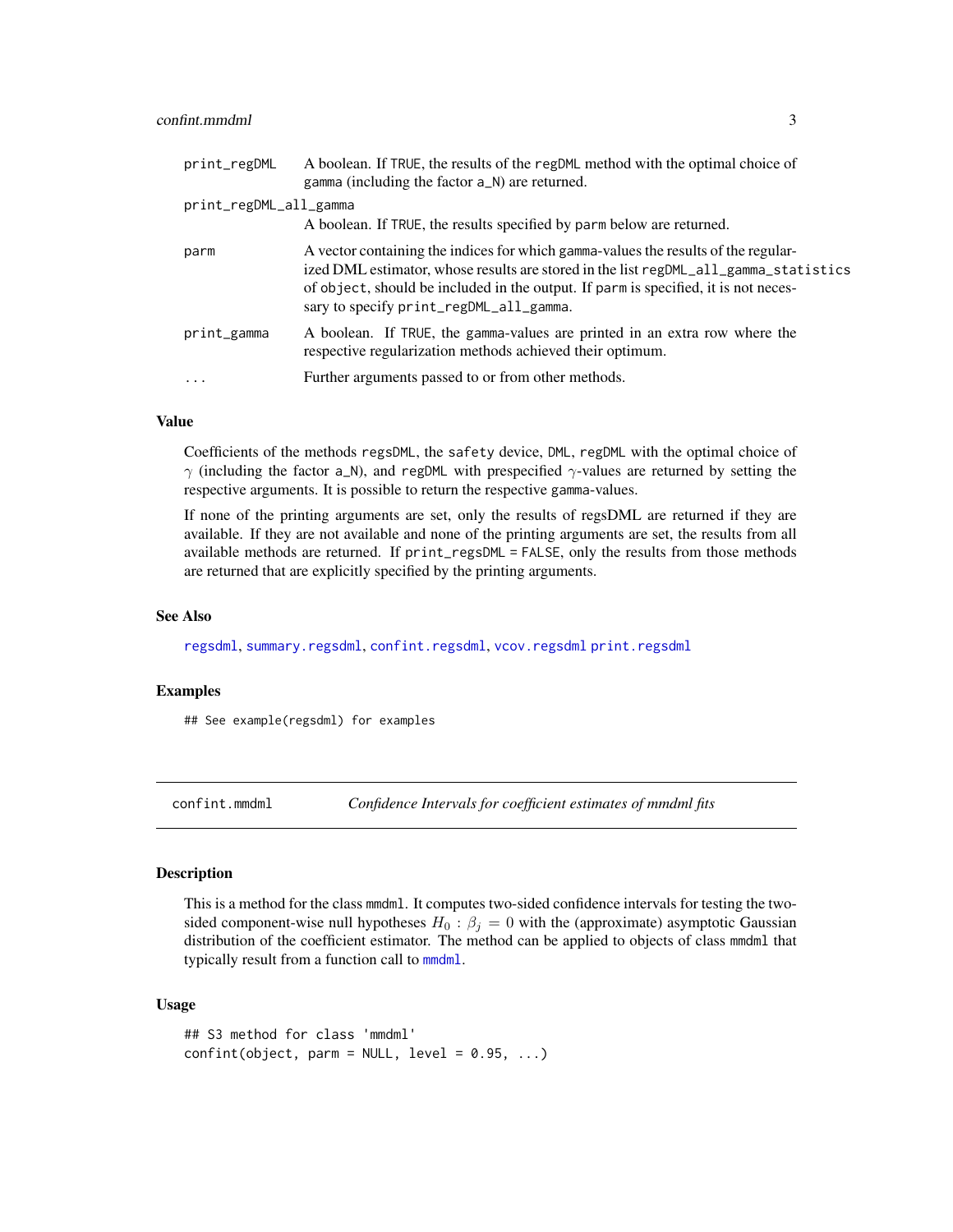#### <span id="page-3-0"></span>**Arguments**

| object | An object of class mmdml. This object usually results from a function call to<br>$mmdm1$ .                                                                                                                               |
|--------|--------------------------------------------------------------------------------------------------------------------------------------------------------------------------------------------------------------------------|
| parm   | A vector containing the indices for which $\beta_0$ -entries confidence intervals should<br>be computed. By default, it is set to NULL, in which case confidence intervals for<br>all entries of $\beta_0$ are computed. |
| level  | A number between 0 and 1 representing the confidence level. The default is<br>$level = 0.95.$                                                                                                                            |
|        | Further arguments passed to or from other methods.                                                                                                                                                                       |

# Value

A matrix with columns giving the lower and upper confidence limits for each entry of  $\beta_0$ . The columns are labelled as These will be labelled as  $(1 - level)/2\%$  and  $1 - (1 - level)/2\%$ , by default 2.5% and 97.5%.

#### See Also

[mmdml](#page-8-1)

# Examples

## See example(mmdml) for examples

<span id="page-3-1"></span>confint.regsdml *Confidence Intervals for coefficient estimates of regsdml fits*

# Description

This is a method for the class regsdml. It computes two-sided confidence intervals for testing the two-sided component-wise null hypotheses that tests if a component equals zero with the (approximate) asymptotic Gaussian distribution of the coefficient estimator. The method can be applied to objects of class regsdml, which typically result from a function call to [regsdml](#page-14-1).

# Usage

```
## S3 method for class 'regsdml'
confint(object,
   parm = NULL,
    level = 0.95,
    print_regsDML = NULL,
    print_safety = NULL,
    print_DML = NULL,
    print_regDML = NULL,
    print_regDML_all_gamma = !is.null(parm),
    print_{gamma} = FALSE, ...
```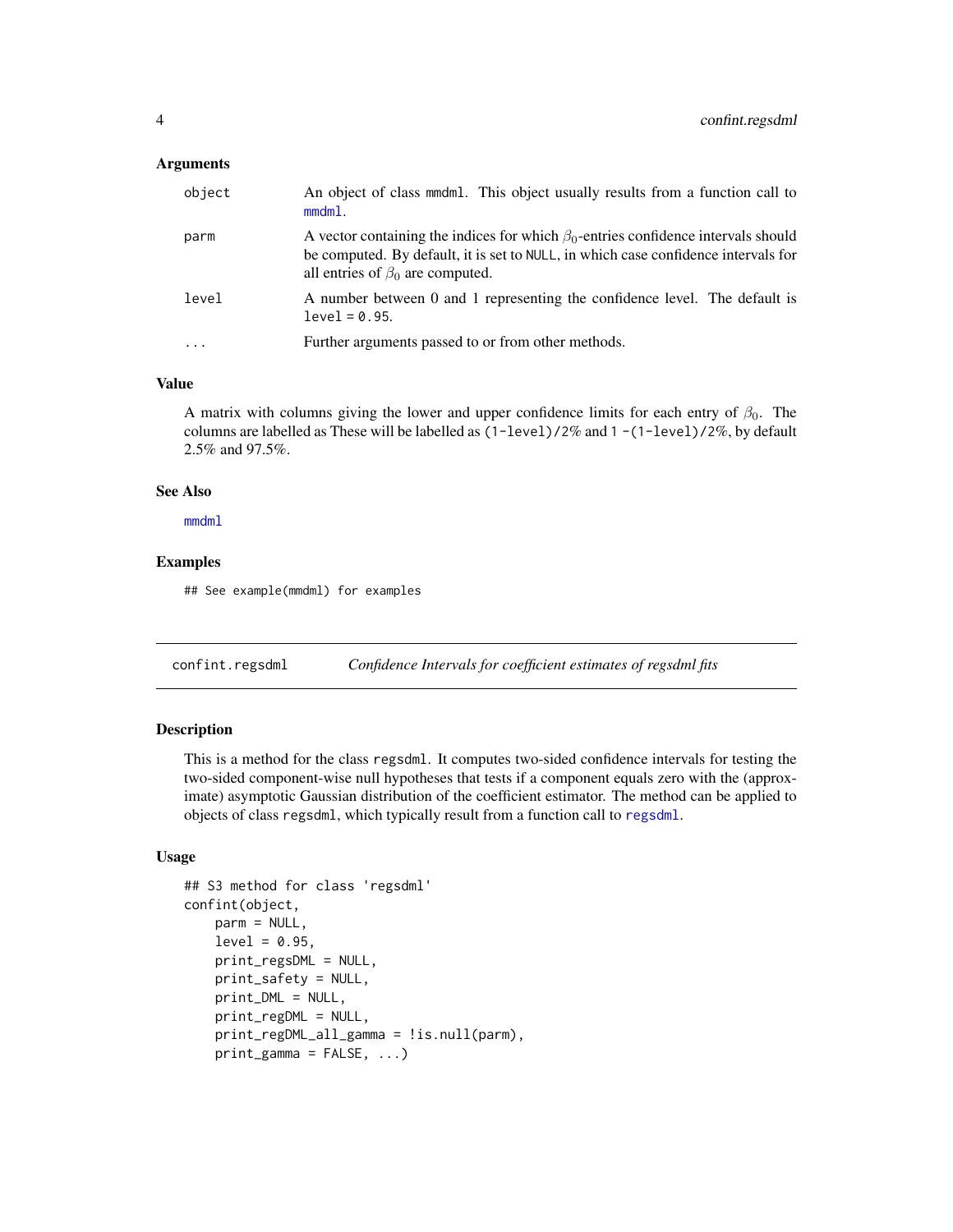# <span id="page-4-0"></span>confint.regsdml 5

# Arguments

| object                 | An object of class regsdml. This object usually results from a function call to<br>regsdml.                                                                                                                                                                                                                  |  |
|------------------------|--------------------------------------------------------------------------------------------------------------------------------------------------------------------------------------------------------------------------------------------------------------------------------------------------------------|--|
| parm                   | A vector containing the indices for which gamma-values the results of the regular-<br>ized DML estimator, whose results are stored in the list regDML_all_gamma_statistics<br>of object, should be included in the output. If parm is specified, it is not neces-<br>sary to specify print_regDML_all_gamma. |  |
| level                  | A number between 0 and 1 representing the confidence level. The default is<br>$level = 0.95.$                                                                                                                                                                                                                |  |
| print_regsDML          | A boolean. If TRUE, the results of the regsDML method are returned.                                                                                                                                                                                                                                          |  |
| print_safety           | A boolean. If TRUE, the results of the safety device are returned.                                                                                                                                                                                                                                           |  |
| print_DML              | A boolean. If TRUE, the results of the DML method are returned.                                                                                                                                                                                                                                              |  |
| print_regDML           | A boolean. If TRUE, the results of the regDML method with the optimal choice of<br>gamma (including the factor a_N) are returned.                                                                                                                                                                            |  |
| print_regDML_all_gamma |                                                                                                                                                                                                                                                                                                              |  |
|                        | A boolean. If TRUE, the results specified by parm below are returned.                                                                                                                                                                                                                                        |  |
| print_gamma            | A boolean. If TRUE, the gamma-values are printed in brackets where the respec-<br>tive regularization methods achieved their optimum.                                                                                                                                                                        |  |
| $\cdots$               | Further arguments passed to or from other methods.                                                                                                                                                                                                                                                           |  |

# Value

Confidence intervals for the methods regsDML, the safety device, DML, regDML with the optimal choice of  $\gamma$  (including the factor a\_N), and regDML with prespecified  $\gamma$ -values are returned by setting the respective arguments.

If none of the printing arguments are set, only the results of regsDML are returned if they are available. If they are not available and none of the printing arguments are set, the results from all available methods are returned. If print\_regsDML = FALSE, only the results from those methods are returned that are explicitly specified by the printing arguments.

# See Also

[regsdml](#page-14-1), [summary.regsdml](#page-23-1), [coef.regsdml](#page-1-1), [vcov.regsdml](#page-24-1) [print.regsdml](#page-13-1)

#### Examples

## See example(regsdml) for examples.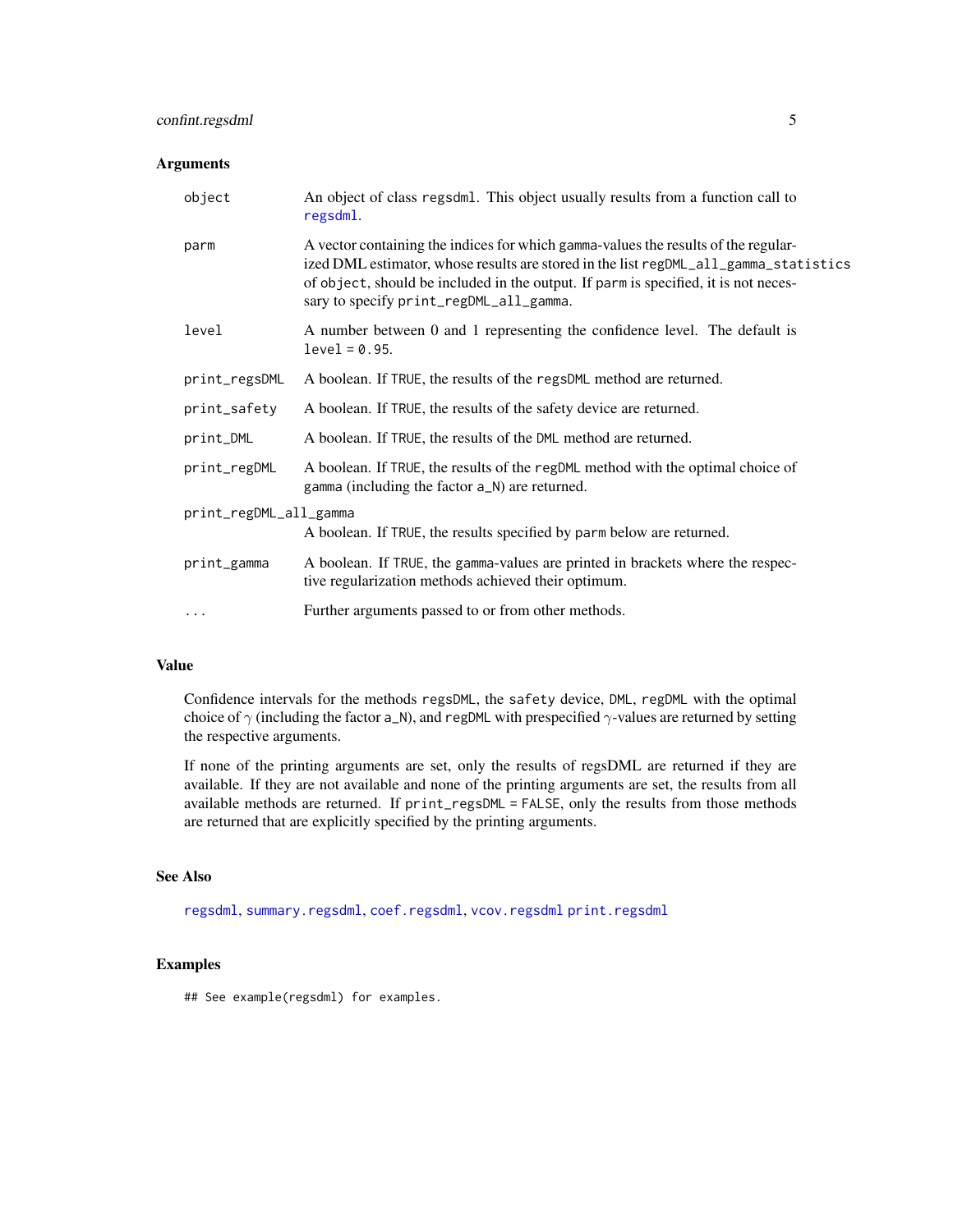<span id="page-5-0"></span>

#### Description

The dmlalg package contains implementations of double machine learning (DML) algorithms in R.

#### Partially linear models with confounding variables

Our goal is to perform inference for the linear parameter in partially linear models with confounding variables. The standard DML estimator of the linear parameter has a two-stage least squares interpretation, which can lead to a large variance and overwide confidence intervals. We apply regularization to reduce the variance of the estimator, which produces narrower confidence intervals that are approximately valid. Nuisance terms can be flexibly estimated with machine learning algorithms.

[regsdml](#page-14-1) Estimates the linear parameter in a partially linear model with confounding variables with regularized and standard DML methods.

[summary.regsdml](#page-23-1) A summary method for objects fitted with [regsdml](#page-14-1).

[confint.regsdml](#page-3-1) A confint method for objects fitted with [regsdml](#page-14-1).

[coef.regsdml](#page-1-1) A coef method for objects fitted with [regsdml](#page-14-1).

[vcov.regsdml](#page-24-1) A vcov method for objects fitted with [regsdml](#page-14-1).

[print.regsdml](#page-13-1) A print method for objects fitted with [regsdml](#page-14-1).

#### Partially linear mixed-effects models with repeated measurements

Our goal is to estimate and perform inference for the linear coefficient in a partially linear mixedeffects model with DML. Machine learning algorithms allows us to incorporate more complex interaction structures and high-dimensional variables.

[mmdml](#page-8-1) Estimates the linear parameter in a PLMM with repeated measurements using double machine learning.

[confint.mmdml](#page-2-1) A confint method for objects fitted with [mmdml](#page-8-1).

[fixef.mmdml](#page-7-1) A fixef method for objects fitted with [mmdml](#page-8-1).

[print.mmdml](#page-12-1) A print method for objects fitted with [mmdml](#page-8-1).

[ranef.mmdml](#page-7-1) A ranef method for objects fitted with [mmdml](#page-8-1).

[residuals.mmdml](#page-20-1) A residuals method for objects fitted with [mmdml](#page-8-1).

[sigma.mmdml](#page-21-1) A sigma method for objects fitted with [mmdml](#page-8-1).

[summary.mmdml](#page-22-1) A summary method for objects fitted with [mmdml](#page-8-1).

[vcov.mmdml](#page-7-1) A vcov method for objects fitted with [mmdml](#page-8-1).

[VarCorr.mmdml](#page-7-1) A VarCorr method for objects fitted with [mmdml](#page-8-1).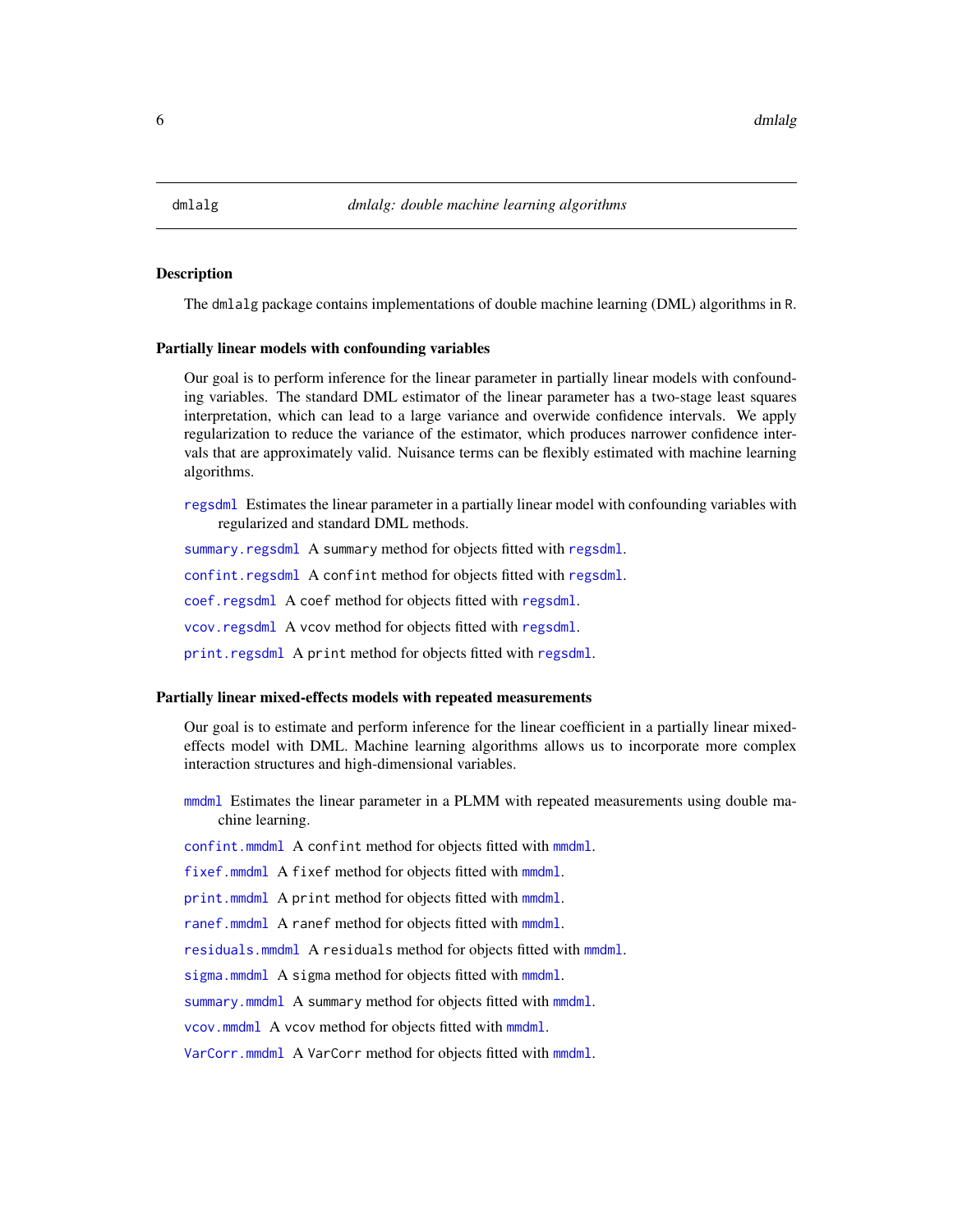#### <span id="page-6-0"></span>References

C. Emmenegger and P. Bühlmann. Regularizing Double Machine Learning in Partially Linear Endogenous Models, 2021. Preprint arXiv:2101.12525.

C. Emmenegger and P. Bühlmann. Double Machine Learning for Partially Linear Mixed-Effects Models with Repeated Measurements. Preprint arXiv:2108.13657.

example\_data\_mmdml *Generate data from partially linear mixed-effects model*

# Description

Generate data from a partially linear mixed-effects model with one or two fixed effects, 2 random effects, and 3 nonparametric variables. The true underlying function of the nonparametric variables are step functions. The random effects and error terms are from a Gaussian distribution.

# Usage

example\_data\_mmdml(beta0, N = 10L, n = 5L)

#### Arguments

| beta0 | Numeric vector of length 1 or 2 representing the linear coefficient/fixed effects<br>of the model.      |
|-------|---------------------------------------------------------------------------------------------------------|
| N     | Number of experimental units. Equals 10 per default.                                                    |
| n     | Expected number of observations per experimental unit, needs to be at least 5.<br>Equals 5 per default. |

# Value

A data frame with the columns resp (the response), id and cask (random effects), w1, w2, and w3 (nonparametric confounders), and x1 if beta0 is of length 1 and x1 and x2 if beta0 is of length 2. The random effects are modelled with " $(1|id) + (1|cast:id)$ ".

#### See Also

[mmdml](#page-8-1)

# Examples

## See example(mmdml) for examples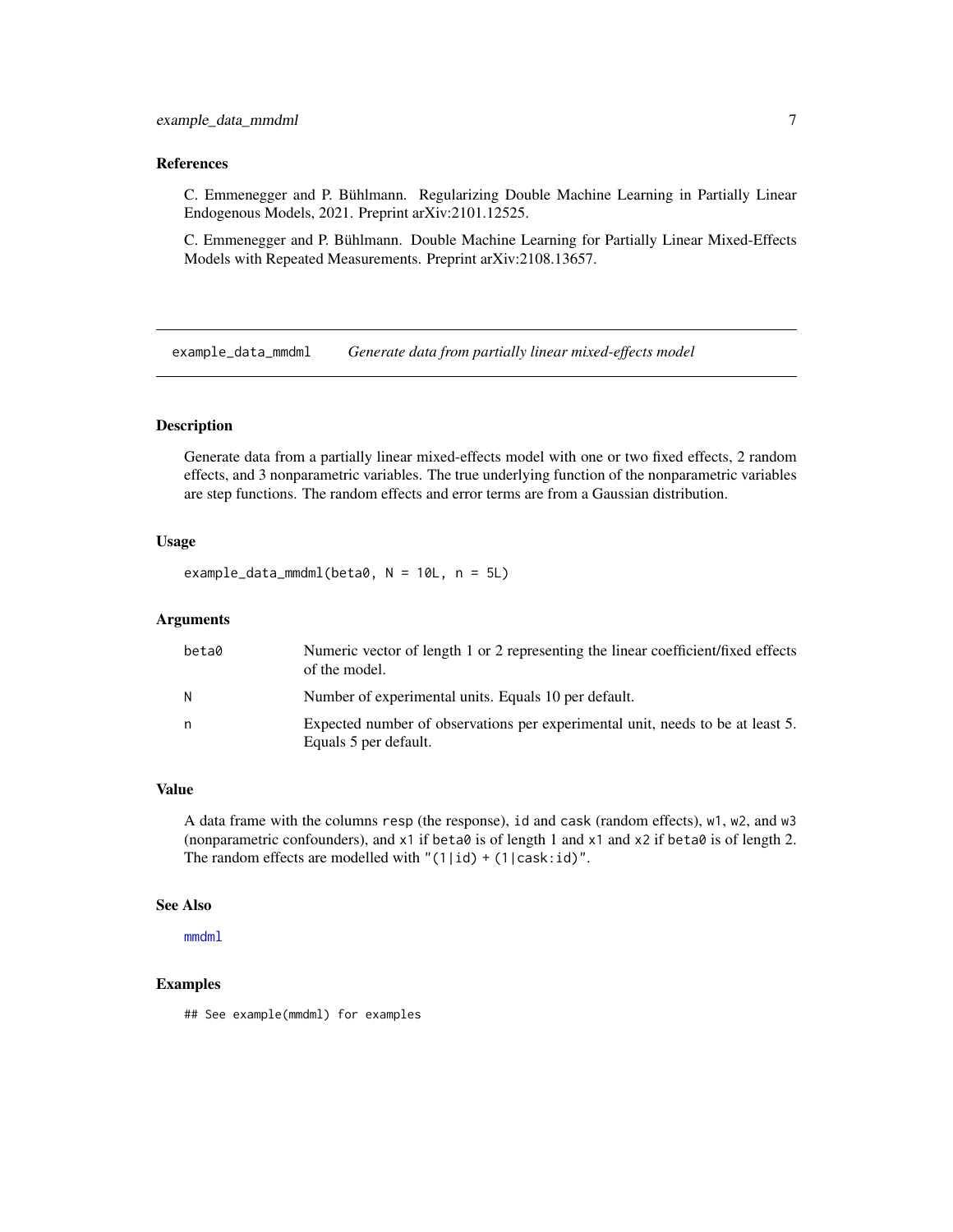<span id="page-7-0"></span>

# <span id="page-7-1"></span>Description

Methods for the class mmdml for generics from **[lme4](https://CRAN.R-project.org/package=lme4)**.

## Usage

```
fixef(object, ...)
## S3 method for class 'mmdml'
fixef(object, ...)
ranef(object, ...)
## S3 method for class 'mmdml'
ranef(object, ...)
VarCorr(x, sigma = 1, ...)## S3 method for class 'mmdml'
VarCorr(x, ...)
vcov(object, ...)
## S3 method for class 'mmdml'
vcov(object, ...)
```
#### Arguments

| object, x | An object of class mmdml. This object usually results from a function call to<br>$mmdm1$ . |
|-----------|--------------------------------------------------------------------------------------------|
| sigma     | See lmer from package <b>lme4</b> .                                                        |
| $\cdots$  | Further arguments passed to or from other methods.                                         |

#### Details

fixef.mmdml: Extracts the estimator of the linear coefficient  $\beta_0$ , which is a named and numeric vector.

ranef.mmdml: Extracts the random\_eff entry from object.

VarCorr.mmdml: The variance and correlation components are computed with the sigma and the theta entries of  $x$  as in [lmer](#page-0-0). For each of the S repetitions, sigma and theta computed on the K sample splits are aggregated by taking the mean. Then, the S mean-aggregated estimates are aggregated by the median. The variance and correlation components are computed with these medianaggregated estimates.

vcov.mmdml: It returns the variance-covariance matrix of the estimator of the linear coefficient is extracted. It is computed based on the asymptotic Gaussian distribution of the estimator. First, for each of the S repetitions, the variance-covariance matrices computed on the K sample splits are aggregated by taking the mean. Second, the S mean-aggregated estimates are aggregated by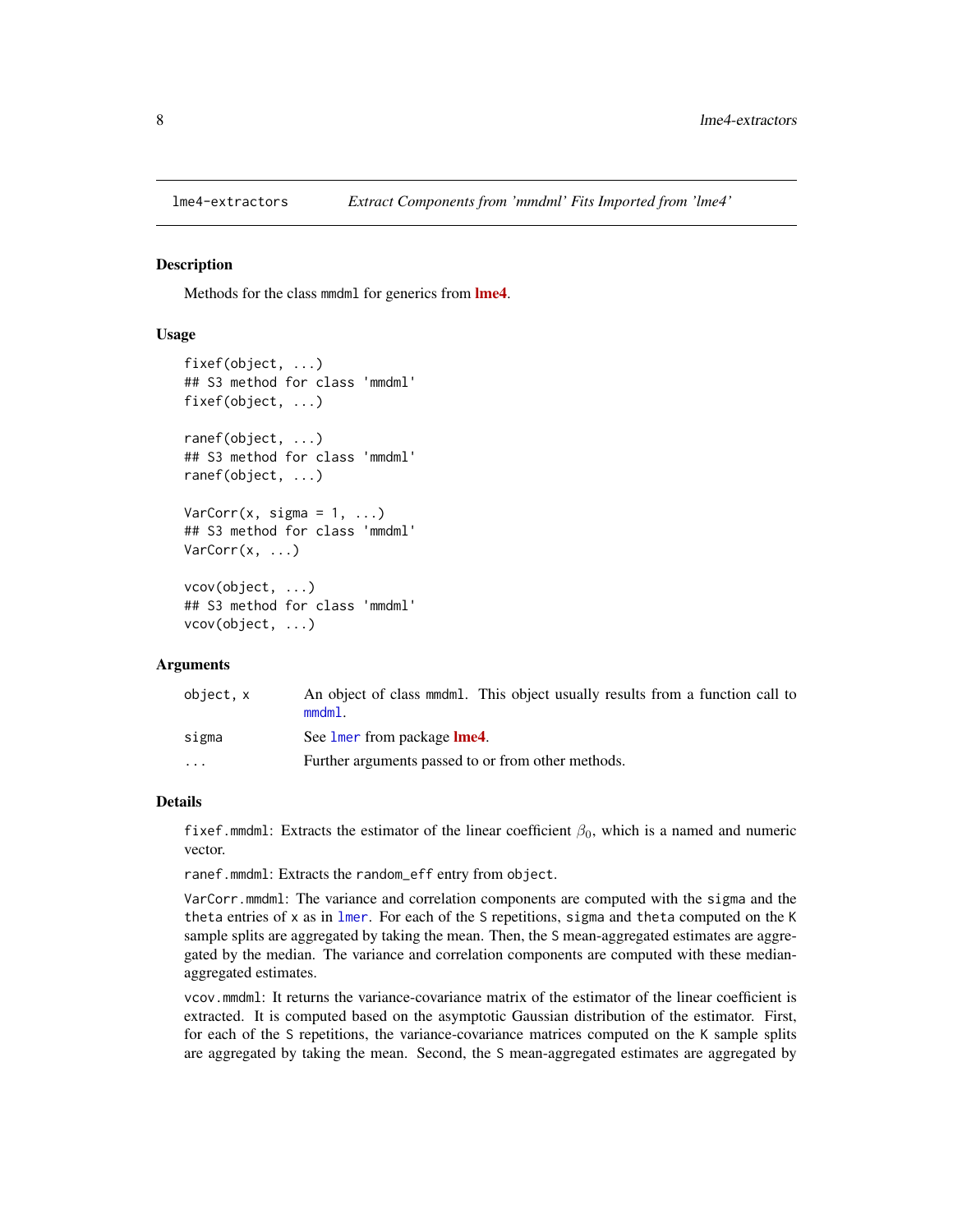#### <span id="page-8-0"></span>mmdml 9

#### Value

See [lmer](#page-0-0) from package [lme4](https://CRAN.R-project.org/package=lme4).

#### See Also

[mmdml](#page-8-1)

# Examples

## See example(mmdml) for examples

<span id="page-8-1"></span>

| mmdm1 | Estimating linear coefficients in partially linear mixed-effects models |
|-------|-------------------------------------------------------------------------|
|       | with repeated measurements using double machine learning.               |

# **Description**

Our goal is to perform inference for the linear parameter in partially linear mixed-effects models (PLMMs) with repeated measurements using double machine learning (DML).

The function mmdml estimates the linear parameter  $\beta_0$  in the PLMM

$$
Y_i = X_i \beta_0 + g(W_i) + Z_i b_i + \epsilon_{Y_i}, (i = 1, ..., N)
$$

for the continuous response  $Y_i$  with linear covariates  $X_i$ , nonlinear covariates  $W_i$ , unobserved random effects  $b_i$ , and the error term  $\epsilon_{Y_i}$ . For each i, there are  $n_i$  repeated observations available. That is,  $Y_i$  is an  $n_i$ -dimensional vector. The matrix  $Z_i$  is fixed. The random effects  $b_i$  and the error terms  $\epsilon_{Y_i}$  are Gaussian distributed, independent, and independent of  $b_j$  and  $\epsilon_{Y_j}$ , respectively, for  $i \neq j$ . The linear and nonlineare covariates  $X_i$  and  $W_i$  are random and independent of all random effects and error terms.

The linear parameter  $\beta_0$  can be estimated with a linear mixed-effects modeling approach with maximum likelihood after regressing out  $W_i$  nonparametrically from  $Y_i$  and  $X_i$  using machine learning algorithms. A linear mixed-effects model is estimated on the partialled-out data

$$
Y_i - E[Y_i|W_i] = (X_i - E[X_i|W_i])\beta_0 + Z_ib_i + \epsilon_{Y_i}.
$$

The conditional expectations are estimated with machine learning algorithms and sample splitting, and cross-fitting is used to regain full efficiency of the estimator of  $beta_0$ . This estimator is asymptotically Gaussian distributed and efficient.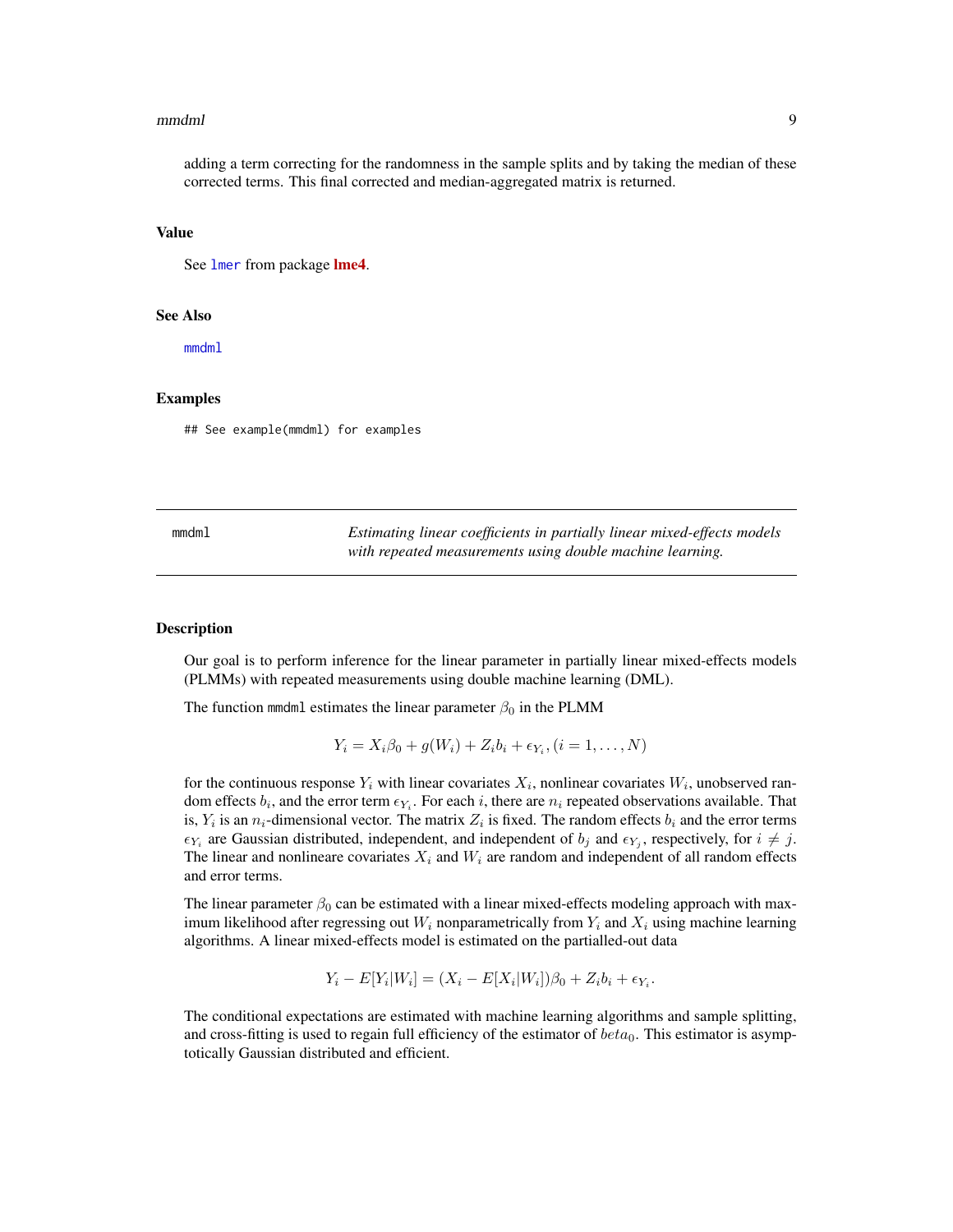#### 10 mmdml

# Usage

```
mmdml(
  w, x, y, z, data = NULL,
  z_formula = NULL, group = "group",
  K = 2L, S = 100L,cond_method = rep("forest", 2),
  params = NULL,
 parallel = c("no", "multicore", "snow"),
  ncpus = 1L, c1 = NULL,
  nr\_random\_eff = if (S > 5) 1L else S,nr_res = nr_random_eff
\mathcal{L}
```
# Arguments

| W           | A vector, matrix, or data frame. Its columns contain observations of the nonlin-<br>ear predictors. Alternatively, if the data is provided in the data frame data, w is<br>a character vector whose entries specify the columns of data acting as $W$ .                                                                                                                                                                                                                                                                                                                                                                                                                                                                                                                                                                                                                                                  |
|-------------|----------------------------------------------------------------------------------------------------------------------------------------------------------------------------------------------------------------------------------------------------------------------------------------------------------------------------------------------------------------------------------------------------------------------------------------------------------------------------------------------------------------------------------------------------------------------------------------------------------------------------------------------------------------------------------------------------------------------------------------------------------------------------------------------------------------------------------------------------------------------------------------------------------|
| X           | A vector, matrix, or data frame. This is the linear predictor. Alternatively, if the<br>data is provided in the data frame data, x is a character vector whose entries<br>specify the columns of data acting as $X$ .                                                                                                                                                                                                                                                                                                                                                                                                                                                                                                                                                                                                                                                                                    |
| у           | A vector, matrix, or data frame. This is the response. Alternatively, if the data<br>is provided in the data frame data, y is a character vector whose entries specify<br>the columns of data acting as $Y$ .                                                                                                                                                                                                                                                                                                                                                                                                                                                                                                                                                                                                                                                                                            |
| z           | A vector, matrix, or data frame. It acts as the fixed matrix assigning the random<br>effects. Alternatively, if the data is provided in the data frame data, z is a<br>character vector whose entries specify the columns of data acting as $Z$ .                                                                                                                                                                                                                                                                                                                                                                                                                                                                                                                                                                                                                                                        |
| z_formula   | A string specifying the structure of the random effect using the notation as in<br>Imer from package $\text{Im}e4$ , e.g., (1 id) + (1 cask:id).                                                                                                                                                                                                                                                                                                                                                                                                                                                                                                                                                                                                                                                                                                                                                         |
| group       | A string containing the name of the grouping variable in zz.                                                                                                                                                                                                                                                                                                                                                                                                                                                                                                                                                                                                                                                                                                                                                                                                                                             |
| data        | An optional data frame. If it is specified, its column names need to coincide<br>with the character vectors specified in a, w, x, and y.                                                                                                                                                                                                                                                                                                                                                                                                                                                                                                                                                                                                                                                                                                                                                                 |
| K           | The number of sample splits used for cross-fitting.                                                                                                                                                                                                                                                                                                                                                                                                                                                                                                                                                                                                                                                                                                                                                                                                                                                      |
| S           | Number of replications to correct for the random splitting of the sample. It is set<br>to 100L by default.                                                                                                                                                                                                                                                                                                                                                                                                                                                                                                                                                                                                                                                                                                                                                                                               |
| cond_method | A character vector of length 2 specifying the estimation methods used to fit the<br>conditional expectations $E[X W]$ and $E[Y W]$ . Its components are from from<br>"spline", "forest", "ols", "lasso", "ridge", and "elasticnet", or it is a<br>list of length 2 with components from "spline", "forest", "ols", "lasso",<br>"ridge", and "elasticnet", and where some components of the list are func-<br>tions to estimate the conditional expectations. These functions have the input<br>arguments (yy_fit, ww_fit, ww_predict, params = NULL) and output the con-<br>ditional expectation of $E[Y W]$ estimated with yy_fit and ww_fit and pre-<br>dicted with ww_predict. The argument params is described below. The func-<br>tions return a matrix where the columns correspond to the component-wise es-<br>timated conditional expectations. Here, yy symbolically stands for either x or y. |

<span id="page-9-0"></span>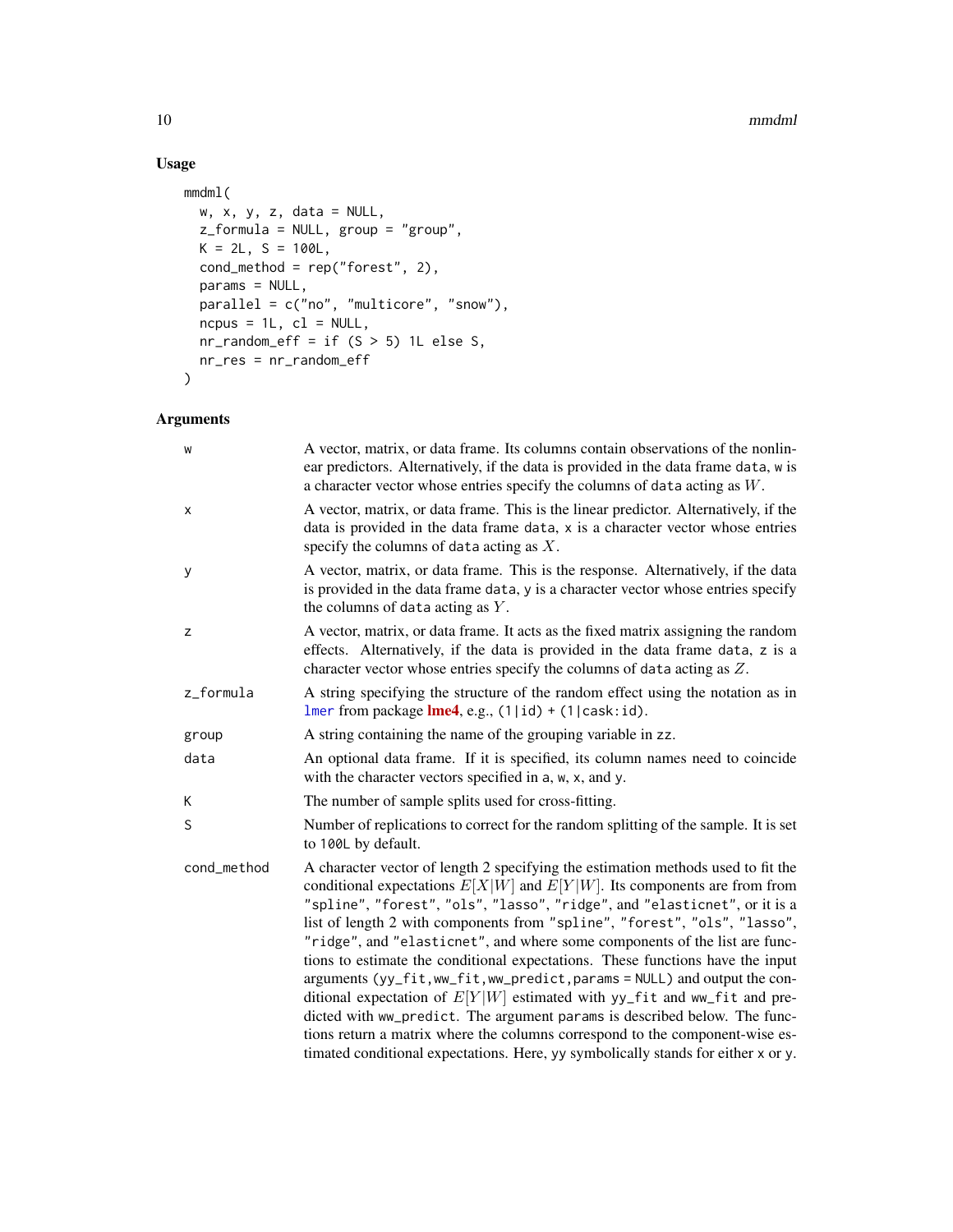|               | Please see below for the default arguments of the "spline", "forest", "ols",<br>"lasso", "ridge", and "elasticnet" methods.                                                                                              |
|---------------|--------------------------------------------------------------------------------------------------------------------------------------------------------------------------------------------------------------------------|
| params        | An optional list of length 2. The 2 elements of this list are lists themselves.<br>These lists specify additional input arguments for estimating the conditional ex-<br>pectations $E[X W]$ and $E[Y W]$ , respectively. |
| parallel      | One out of "no", "multicore", or "snow" specifying the parallelization method<br>used to compute the S replications. The default is "no".                                                                                |
| ncpus         | An integer specifying the number of cores used if parallel is not set to "no".                                                                                                                                           |
| cl            | An optional parallel or snow cluster if parallel = "snow". The argument nepus<br>does not have to be specified if the argument cl is specified.                                                                          |
| nr_random_eff | An integer specifying the number of unaggregated sets of random effect esti-<br>mates among the S repetitions that should be returned.                                                                                   |
| nr_res        | An integer specifying the number of unaggregated sets of residual estimates<br>among the S repetitions that should be returned.                                                                                          |

#### Details

The estimator of  $\beta_0$  is computed using sample splitting and cross-fitting. The subject-specific data (over  $i = 1, \ldots, N$ ) is split into K sets that are equally large if possible. For each such set, the nuisance parameters (that is, the conditional expectations  $E[Y_i|W_i]$  and  $E[X_i|W_i]$ ) are estimated on its complement and evaluated on the set itself. Estimators of  $\beta_0$  and the variance parameters are computed for each of the K data sets and are then averaged. If  $K = 1$ , no sample splitting is performed. In this case, the nuisance parameters are estimated and predicted on the full sample.

The whole estimation procedure is repeated S times to account for the randomness introduced by the random sample splits. The S repetitions can be run in parallel by specifying the arguments parallel and ncpus. The S estimators of  $\beta_0$  and the variance components are aggregated by taking the median of them. The S variance-covariance matrices of the estimator of  $\beta_0$  are aggregated by first adding a correction term to them that accounts for the random splitting and by afterwards taking the median of the corrected variance-covariance matrices. If  $d > 1$ , it can happen that this final matrix is not positive definite anymore, in which case the mean is considered instead. Estimates of the conditional random effects and the residuals are computed in each of the S repetitions. A total number of nr\_random\_eff and nr\_res of them, respectively, is returned. Additionally, the random effects estimates from all S repetitions are aggregated using the mean and returned.

If the design in at least  $0.5 \times S$  of the S repetitions is singular, an error message is displayed. If the designs in some but less than  $0.5 \times S$  of the S repetitions are singular, another S repetitions are performed. If, in total, at least S repetitions result in a nonsingular design, the results are returned together with a warning message.

The default options of the "spline", "forest", "ols", "lasso", "ridge", and "elasticnet" methods are as follows. With the "spline" method, the function bs from the package splines is employed with degree = 3 and df = ceiling( $N$   $(1 / 5)$ ) + 2 if N satisfies (df + 1) \* v + 1 > N, where v denotes the number of columns of w and N denotes the sample size. Otherwise, df is consecutively reduced by 1 until this condition is satisfied. The splines are fitted and predicted on different data sets. If they are extrapolated, a warning message is displayed. With the "forest" method, the function randomForest from the package randomForest is employed with nodesize = 5, ntree = 500, na.action = na.omit, and replace = TRUE. With the "ols" method, the default arguments are used and no additional arguments are specified. With the "lasso" and "ridge"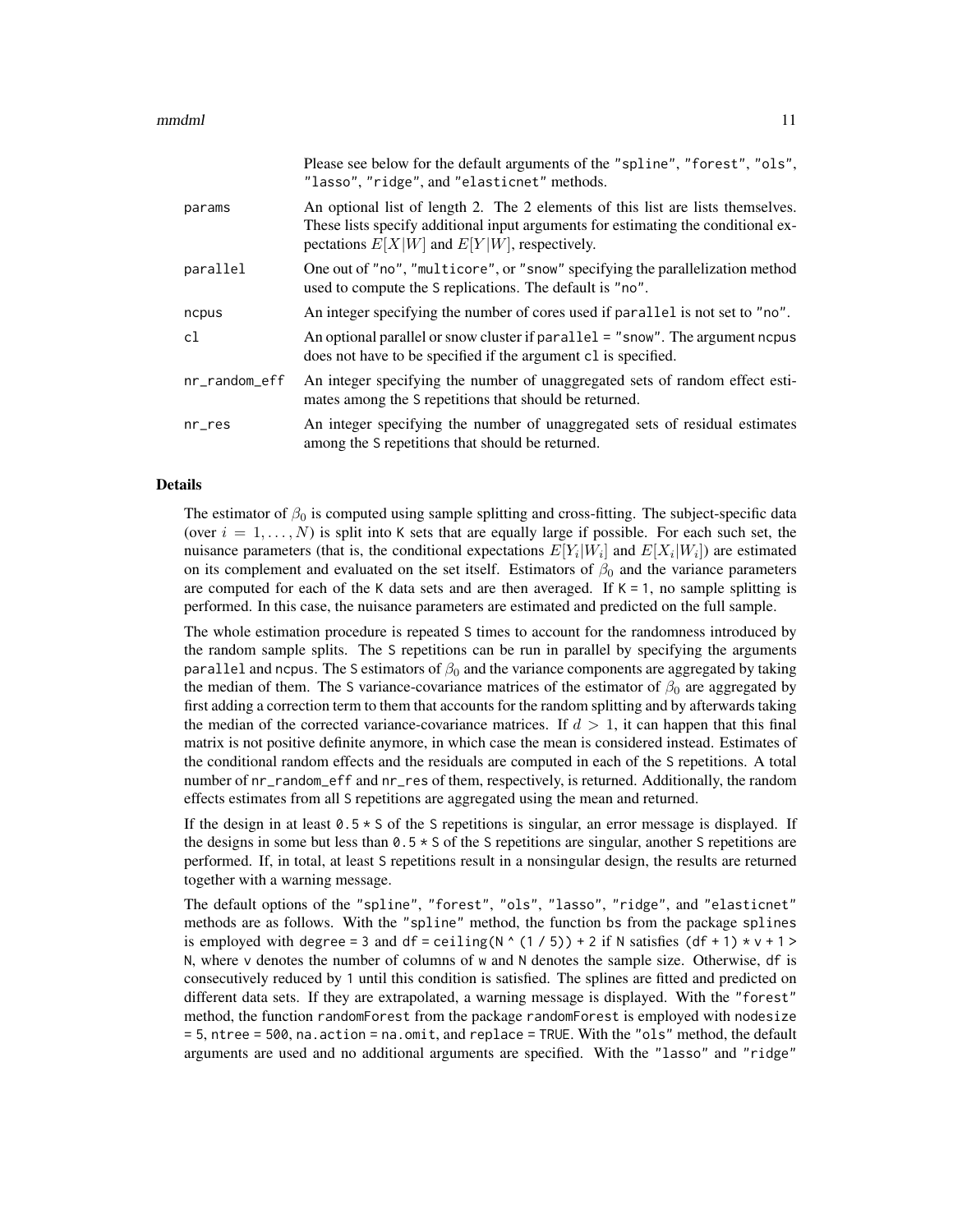<span id="page-11-0"></span>methods, the function cv.glmnet from the package glmnet performs 10-fold cross validation by default (argument nfolds) to find the one-standard-error-rule  $\lambda$ -parameter. With the "elasticnet" method, the function cv.glmnet from the package glmnet performs 10-fold cross validation (argument nfolds) with alpha =  $0.5$  by default to find the one-standard-error-rule  $\lambda$ -parameter. All default values of the mentioned parameters can be adapted by specifying the argument params.

There are three possibilities to set the argument parallel, namely "no" for serial evaluation (default), "multicore" for parallel evaluation using forking, and "snow" for parallel evaluation using a parallel socket cluster. It is recommended to select [RNGkind](#page-0-0) ("L'Ecuyer-CMRG") and to set a seed to ensure that the parallel computing of the package dmlalg is reproducible. This ensures that each processor receives a different substream of the pseudo random number generator stream. Thus, the results reproducible if the arguments remain unchanged. There is an optional argument cl to specify a custom cluster if parallel = "snow".

The response y needs to be continuous. The covariate w may contain factor variables in its columns. If the variable x contains factor variables, the factors should not be included as factor columns of x. Instead, dummy encoding should be used for all individual levels of the factor. That is, a factor with 4 levels should be encoded with 4 columns where each column consists of 1 and 0 entries indicating the presence of the respective level of the factor.

There are confint, fixef, print, ranef, residuals, sigma, summary, vcov, and VarCorr methods available for objects fitted with mmdml. They are called [confint.mmdml](#page-2-1), [fixef.mmdml](#page-7-1), [print.mmdml](#page-12-1), [ranef.mmdml](#page-7-1), [residuals.mmdml](#page-20-1), [sigma.mmdml](#page-21-1), [summary.mmdml](#page-22-1), [vcov.mmdml](#page-7-1), and [VarCorr.mmdml](#page-7-1), respectively.

# Value

A list similar to the output of  $l$ mer from package **[lme4](https://CRAN.R-project.org/package=lme4)** containing the following entries.

| beta        | Estimator of the linear coefficient $\beta_0$ .                                                                                                                                                                                                                                                              |
|-------------|--------------------------------------------------------------------------------------------------------------------------------------------------------------------------------------------------------------------------------------------------------------------------------------------------------------|
| <b>VCOV</b> | Variance-covariance matrix of beta. Also see 1 mer. The S individual variance-<br>covariance matrices are aggregated by first adding a correction term to them<br>correcting for the randomness of the sample splits and by subsequently taking<br>the median of the corrected variance-covariance matrices. |
| sigma       | Please see lmer for its meaning. It is computed by averaging over the K sample<br>splits and by aggregating the S repetitions using the median.                                                                                                                                                              |
| theta       | Please see lmer for its meaning. It is computed by averaging over the K sample<br>splits and by aggregating the S repetitions using the median.                                                                                                                                                              |
| varcor      | Variance correlation components computed with the ta. Please also see lmer.                                                                                                                                                                                                                                  |
| random eff  | Conditional estimates of the random effects similarly to lmer. The individual<br>sets of S random effects estimates are aggregated using the mean.                                                                                                                                                           |
|             | random_eff_all The first nr_random_eff sets of the S sets of random effects estimates.                                                                                                                                                                                                                       |
| residuals   | The first nr res sets of the S sets of residuals. Each set of residuals is computed<br>with parameters and data that is aggregated over the K sample splits.                                                                                                                                                 |

The other elements ngrps, nobs, fitMsgs, cnms, nc, nms, useSc, optinfo, and methTitle are as in [lmer](#page-0-0). The gradient and Hessian information of optinfo is computed by aggregating the respective information over the S repetitions with the median.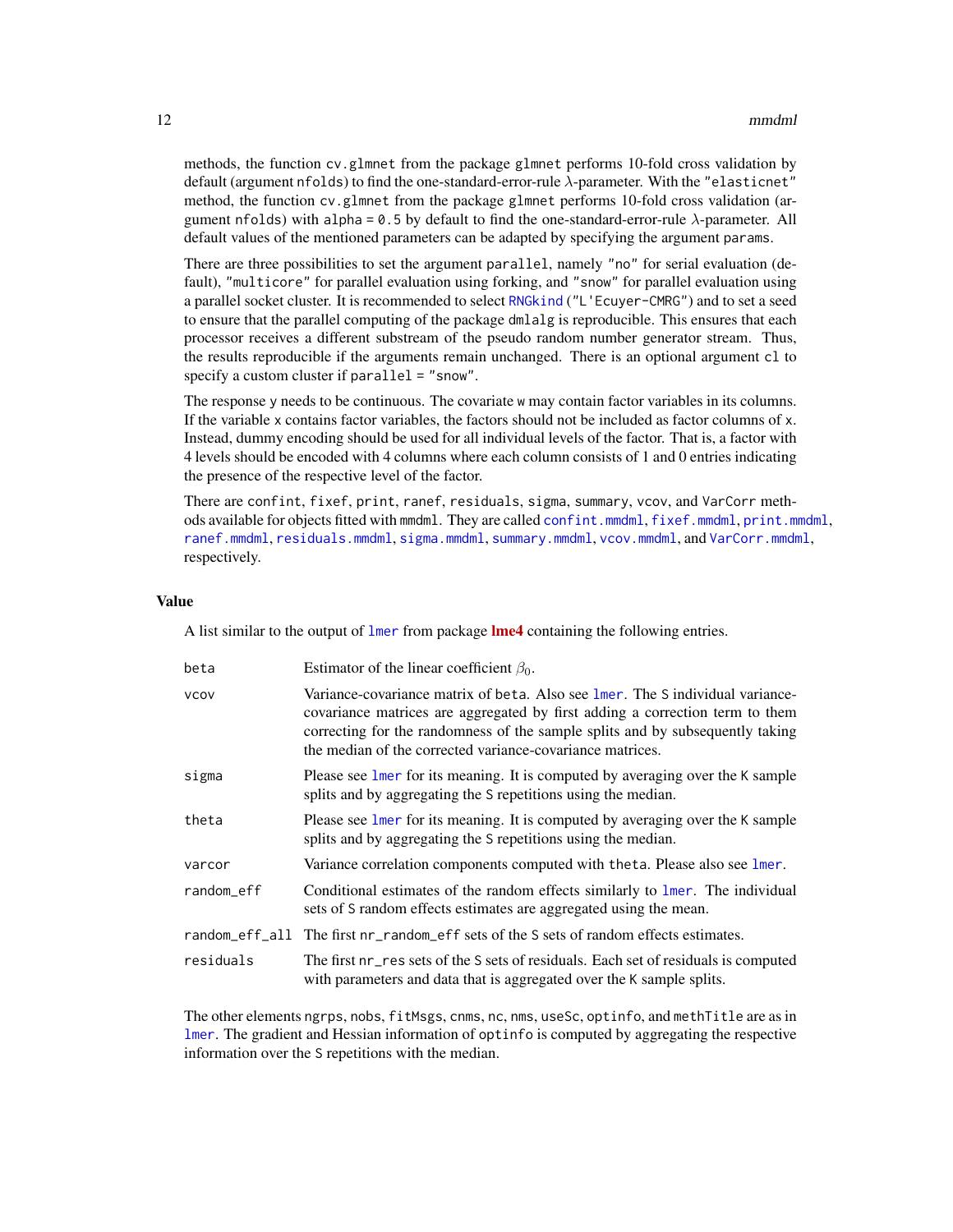# <span id="page-12-0"></span>print.mmdml 13

#### References

C. Emmenegger and P. Bühlmann. Double Machine Learning for Partially Linear Mixed-Effects Models with Repeated Measurements. Preprint arXiv:2108.13657.

# See Also

[confint](#page-0-0), [fixef](#page-7-1), [print](#page-0-0), [ranef](#page-7-1), [residuals](#page-0-0), [sigma](#page-0-0), [summary](#page-0-0), [vcov](#page-7-1), [VarCorr](#page-7-1)

#### Examples

```
## generate data
RNGkind("L'Ecuyer-CMRG")
set.seed(19)
data1 <- example_data_mmdml(beta0 = 0.2)
data2 <- example_data_mmdml(beta0 = c(0.2, 0.2))
## fit models
## Caveat: Warning messages are displayed because the small number of
## observations results in a singular random effects model
fit1 \leftarrowmmdm1(w = c("w1", "w2", "w3"), x = "x1", y = "resp", z = c("id", "cask"),data = data1, z_formula = "(1|id) + (1|cask:id)", group = "id", S = 3)
fit2 \leftarrowmmdml(w = c("w1", "w2", "w3"), x = c("x1", "x2"), y = "resp", z = c("id", "cask"),
        data = data2, z_formula = "(1|id) + (1|cask:id)", group = "id", S = 3)
## apply methods
confint(fit2)
fixef(fit2)
print(fit2)
ranef(fit2)
residuals(fit2)
sigma(fit2)
summary(fit2)
vcov(fit2)
VarCorr(fit2)
```
<span id="page-12-1"></span>print.mmdml *Printing mmdml fits*

# Description

This is a method for the class mmdml. It prints objects of class mmdml that typically result from a function call to [mmdml](#page-8-1).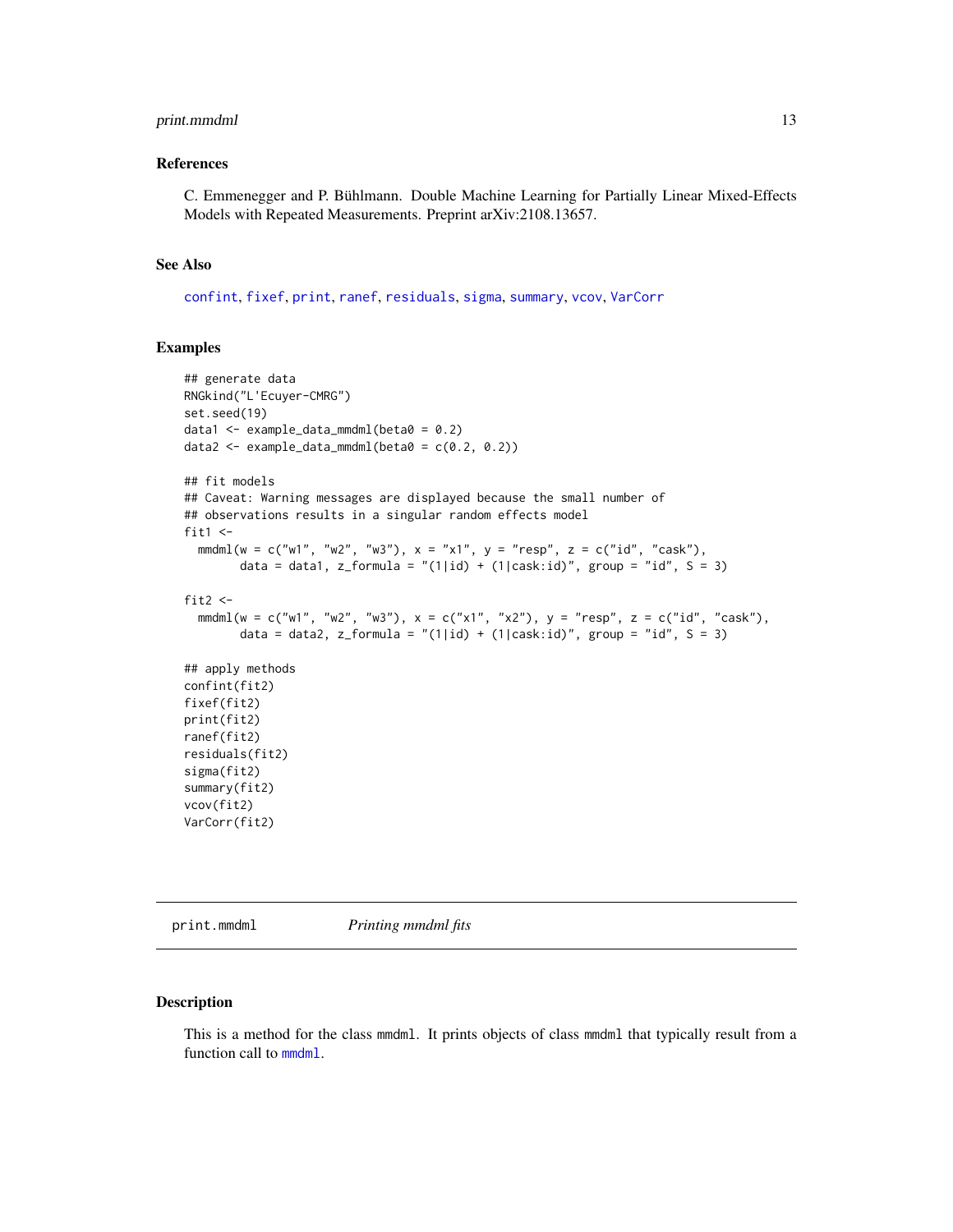# <span id="page-13-0"></span>Usage

```
## S3 method for class 'mmdml'
print(x, digits = max(3, getOption("digits") - 3),ranef.comp = "Std.Dev.", ...)
```
# Arguments

| x          | An object of class mmdml. This object usually results from a function call to<br>$mmdm1$ .                                                                               |
|------------|--------------------------------------------------------------------------------------------------------------------------------------------------------------------------|
| digits     | Number of significant digits for printing; also see lmer from package lme4.                                                                                              |
| ranef.comp | A character vector of length one or two indicating if random-effects parameters<br>should be reported on the variance and/or standard deviation scale; also see<br>lmer. |
| .          | Further arguments passed to or from other methods.                                                                                                                       |

# Value

See [lmer](#page-0-0).

# See Also

[mmdml](#page-8-1)

# Examples

## See example(mmdml) for examples

<span id="page-13-1"></span>print.regsdml *Printing regsdml fits*

# Description

This is a method for the class regsdml. It prints objects of class regsdml, which typically result from a function call to [regsdml](#page-14-1).

# Usage

## S3 method for class 'regsdml'  $print(x, \ldots)$ 

# Arguments

| An object of class regsdml. This object usually results from a function call to |  |  |
|---------------------------------------------------------------------------------|--|--|
| regsdml.                                                                        |  |  |

... Further arguments passed to or from other methods.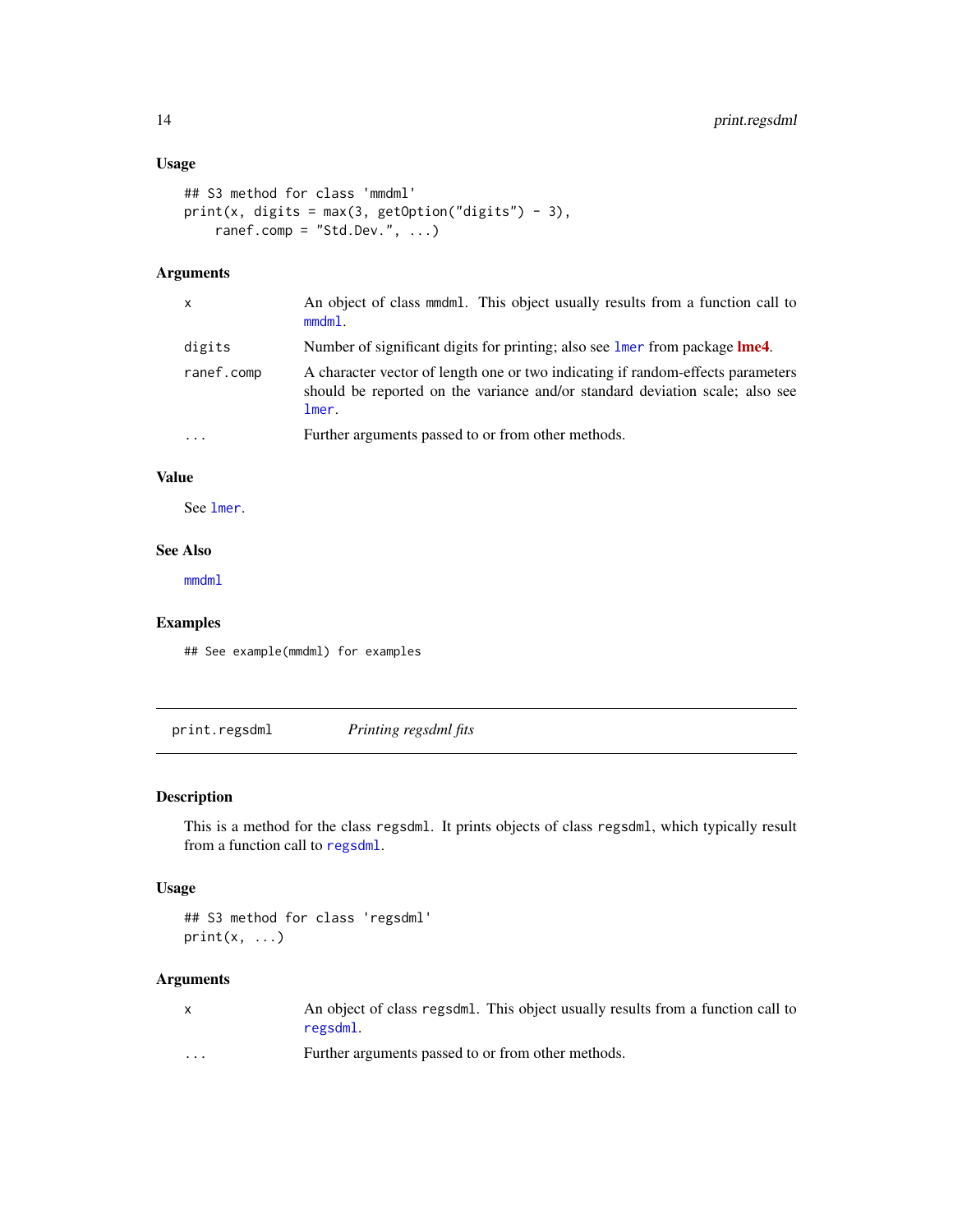#### <span id="page-14-0"></span>regsdml i 15

# Value

By default, summary(x) is called. Please see [summary.regsdml](#page-23-1) for further details.

# See Also

[regsdml](#page-14-1), [summary.regsdml](#page-23-1), [confint.regsdml](#page-3-1), [coef.regsdml](#page-1-1), [vcov.regsdml](#page-24-1)

# Examples

```
## Generate some data:
set.seed(19)
# true linear parameter
beta0 <- 1
n < -40# observed confounder
w \leftarrow pi * runif(n, -1, 1)# instrument
a \le -3 * \tanh(2 * w) + \text{rnorm}(n, 0, 1)# unobserved confounder
h \le -2 * sin(w) + rnorm(n, 0, 1)# linear covariate
x \le -1 * abs(a) - h - 2 * tanh(w) + rnorm(n, 0, 1)# response
y <- beta0 * x - 3 * cos(pi * 0.25 * h) + 0.5 * w ^ 2 + rnorm(n, 0, 1)
## Estimate the linear coefficient from x to y
## (The parameters are chosen small enough to make estimation fast):
## Caveat: A spline estimator is extrapolated, which raises a warning message.
## Extrapolation lies in the nature of our method. To omit the warning message
## resulting from the spline estimator, another estimator may be used.
fit \leq regsdml(a, w, x, y,
               gamma = exp(seq(-4, 1, length.out = 4)),S = 3,
               do_regDML_all_gamma = TRUE,
               cond_method = c("forest", # for E[A|W]"spline", # for E[X|W]
                                "spline"), # for E[Y|W]
               params = list(list(ntree = 1), NULL, NULL))
print(fit)
```
<span id="page-14-1"></span>regsdml *Estimating linear coefficients with double machine learning (DML)*

#### Description

Our goal is to perform inference for the linear parameter in partially linear models with confounding variables. The standard double machine learning (DML) estimator of the linear parameter has a two-stage least squares interpretation, which can lead to a large variance and overwide confidence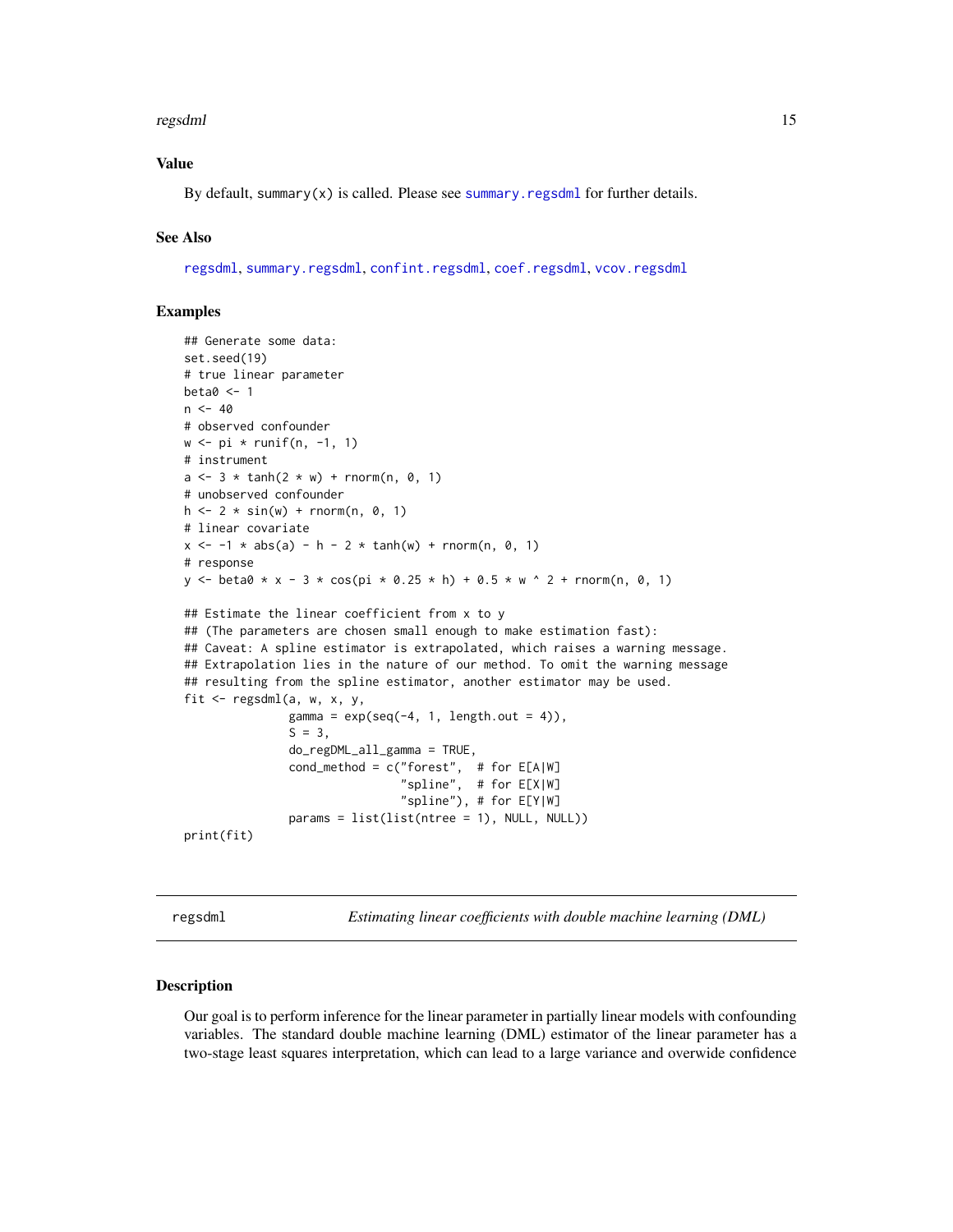intervals. We apply regularization to reduce the variance of the estimator, which produces narrower confidence intervals that remain approximately valid.

The function regsdml estimates the linear parameter  $\beta_0$  in the partially linear model

$$
Y = X^T \beta_0 + g(W) + h(H) + \epsilon_Y
$$

of the continuous response Y with linear covariates  $X$ , nonlinear covariates  $W$ , unobserved confounding variables H, and the error term  $\epsilon_Y$ . An additional variable A is required that is not part of the right-hand side defining Y. The variable  $A$  acts as an instrument after  $W$  is regressed out of it.

The linear parameter  $\beta_0$  can be estimated with a two-stage least squares (TSLS) approach ("standard" DML) or with regularized approaches (regDML, regsDML). All approaches use double machine learning. The TSLS approach regresses the residual  $Y - E[Y|W]$  on  $X - E[X|W]$  using the instrument  $A - E[A|W]$ . The regularized approaches minimize an objective function that equals  $\gamma$ times the objective function of TSLS plus an objective function that partials out  $A - E[A|W]$  from the residual quantity  $Y - E[Y|W] - (X - E[X|W])^T \beta$ . The different regularization approaches choose different regularization parameters  $\gamma$ . The conditional expectations act as nuisance parameters and are estimated with machine learning algorithms. All approaches use sample splitting and cross-fitting to estimate  $\beta_0$ .

# Usage

```
regsdml(
  a, w, x, y, data = NULL,DML = c('DML2", "DML1"),K = 2L.
  gamma = exp(seq(-4, 10, length.out = 100)),aN = NULL,do_regsDML = TRUE,
  do_safety = FALSE,
  do_DML = do_regDML || do_regsDML || do_safety,
  do_regDML = FALSE,
  do_regDML_all_gamma = FALSE,
  safety_factor = 0.7,
  cond_method = rep("spline", 3),
  params = NULL,
  level = 0.95,
  S = 100L,
  parallel = c("no", "multicore", "snow"),
  ncpus = 1L,
  cl = NULL)
```
#### Arguments

$$
\overline{a}
$$

a A vector, matrix, or data frame. It acts as an instrument after regressing out w of it. Alternatively, if the data is provided in the data frame data, a is a character vector whose entries specify the columns of data acting as "instrument" A.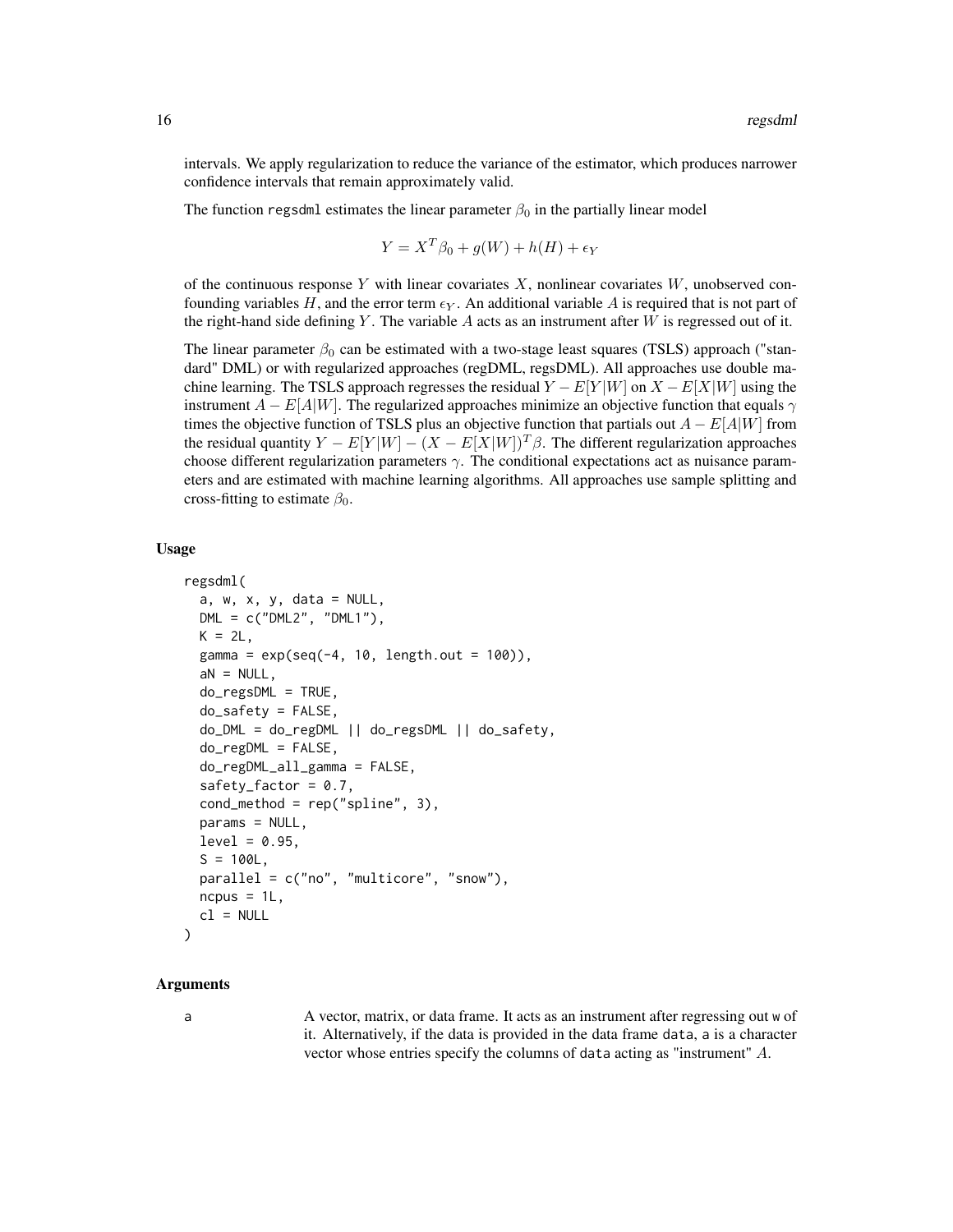#### regsdml 17

| W                   | A vector, matrix, or data frame. Its columns contain observations of the nonlin-<br>ear predictors. Alternatively, if the data is provided in the data frame data, w is<br>a character vector whose entries specify the columns of data acting as $W$ .                                                                                                                                                                                                                                                                                                                                                                                                                                                                                                                                                                                                                                                                                                                                    |
|---------------------|--------------------------------------------------------------------------------------------------------------------------------------------------------------------------------------------------------------------------------------------------------------------------------------------------------------------------------------------------------------------------------------------------------------------------------------------------------------------------------------------------------------------------------------------------------------------------------------------------------------------------------------------------------------------------------------------------------------------------------------------------------------------------------------------------------------------------------------------------------------------------------------------------------------------------------------------------------------------------------------------|
| x                   | A vector, matrix, or data frame. This is the linear predictor. Alternatively, if the<br>data is provided in the data frame data, x is a character vector whose entries<br>specify the columns of data acting as $X$ .                                                                                                                                                                                                                                                                                                                                                                                                                                                                                                                                                                                                                                                                                                                                                                      |
| у                   | A vector, matrix, or data frame. This is the response. Alternatively, if the data<br>is provided in the data frame data, y is a character vector whose entries specify<br>the columns of data acting as $Y$ .                                                                                                                                                                                                                                                                                                                                                                                                                                                                                                                                                                                                                                                                                                                                                                              |
| data                | An optional data frame. If it is specified, its column names need to coincide<br>with the character vectors specified in a, w, x, and y.                                                                                                                                                                                                                                                                                                                                                                                                                                                                                                                                                                                                                                                                                                                                                                                                                                                   |
| DML                 | Either "DML2" or "DML1" depending on which DML method should be used.<br>The default is "DML2".                                                                                                                                                                                                                                                                                                                                                                                                                                                                                                                                                                                                                                                                                                                                                                                                                                                                                            |
| K                   | The number of sample splits used for cross-fitting.                                                                                                                                                                                                                                                                                                                                                                                                                                                                                                                                                                                                                                                                                                                                                                                                                                                                                                                                        |
| gamma               | A vector specifying the grid of regularization parameters over which to optimize.                                                                                                                                                                                                                                                                                                                                                                                                                                                                                                                                                                                                                                                                                                                                                                                                                                                                                                          |
| aN                  | The Nth element of a sequence of non-negative real numbers diverging to $+\infty$<br>as the sample size N tends to $+\infty$ . By default, it equals max (log(sqrt(N)), 1),<br>where N denotes the sample size.                                                                                                                                                                                                                                                                                                                                                                                                                                                                                                                                                                                                                                                                                                                                                                            |
| do_regsDML          | A boolean that specifies whether the regsDML estimator is computed. It is set<br>to TRUE by default.                                                                                                                                                                                                                                                                                                                                                                                                                                                                                                                                                                                                                                                                                                                                                                                                                                                                                       |
| do_safety           | A boolean that specifies whether a safety device is employed. The safety device<br>chooses the regularization parameter $\gamma$ such that the variance of the regularized<br>estimator is at least (100 * safety_factor)% of the variance of standard DML.                                                                                                                                                                                                                                                                                                                                                                                                                                                                                                                                                                                                                                                                                                                                |
| do_DML              | A boolean that specifies whether the standard DML estimator is computed. It is<br>set to TRUE by default if at least one of do_regsDML, do_safety, or do_regDML<br>is set to TRUE.                                                                                                                                                                                                                                                                                                                                                                                                                                                                                                                                                                                                                                                                                                                                                                                                         |
| do_regDML           | A boolean that specifies whether the regularized DML estimator regDML with<br>the regularization parameter equal to $a_N$ times the $\gamma$ leading to the lowest mean<br>squared error is computed. It is set to FALSE by default.                                                                                                                                                                                                                                                                                                                                                                                                                                                                                                                                                                                                                                                                                                                                                       |
| do_regDML_all_gamma |                                                                                                                                                                                                                                                                                                                                                                                                                                                                                                                                                                                                                                                                                                                                                                                                                                                                                                                                                                                            |
|                     | A boolean that specifies whether the regularized estimators for all values $\gamma$ of<br>the grid gamma are returned. It is set to FALSE by default.                                                                                                                                                                                                                                                                                                                                                                                                                                                                                                                                                                                                                                                                                                                                                                                                                                      |
| safety_factor       | The factor of the safety method. It is set to $0.7$ by default.                                                                                                                                                                                                                                                                                                                                                                                                                                                                                                                                                                                                                                                                                                                                                                                                                                                                                                                            |
| cond_method         | A character vector of length 3 specifying the estimation methods used to fit the<br>conditional expectations $E[A W]$ , $E[X W]$ , and $E[Y W]$ . Its components are<br>from from "spline", "forest", "ols", "lasso", "ridge", and "elasticnet",<br>or it is a list of length 3 with components from "spline", "forest", "ols",<br>"lasso", "ridge", and "elasticnet", and where some components of the list<br>are functions to estimate the conditional expectations. These functions have<br>the input arguments (yy_fit, ww_fit, ww_predict, params = NULL) and out-<br>put the conditional expectation of $E[Y W]$ estimated with yy_fit and ww_fit<br>and predicted with ww_predict. The argument params is described below. The<br>functions return a matrix where the columns correspond to the component-wise<br>estimated conditional expectations. Here, yy symbolically stands for either a, x,<br>or y. Please see below for the default arguments of the "spline", "forest", |
|                     | "ols", "lasso", "ridge", and "elasticnet" methods.                                                                                                                                                                                                                                                                                                                                                                                                                                                                                                                                                                                                                                                                                                                                                                                                                                                                                                                                         |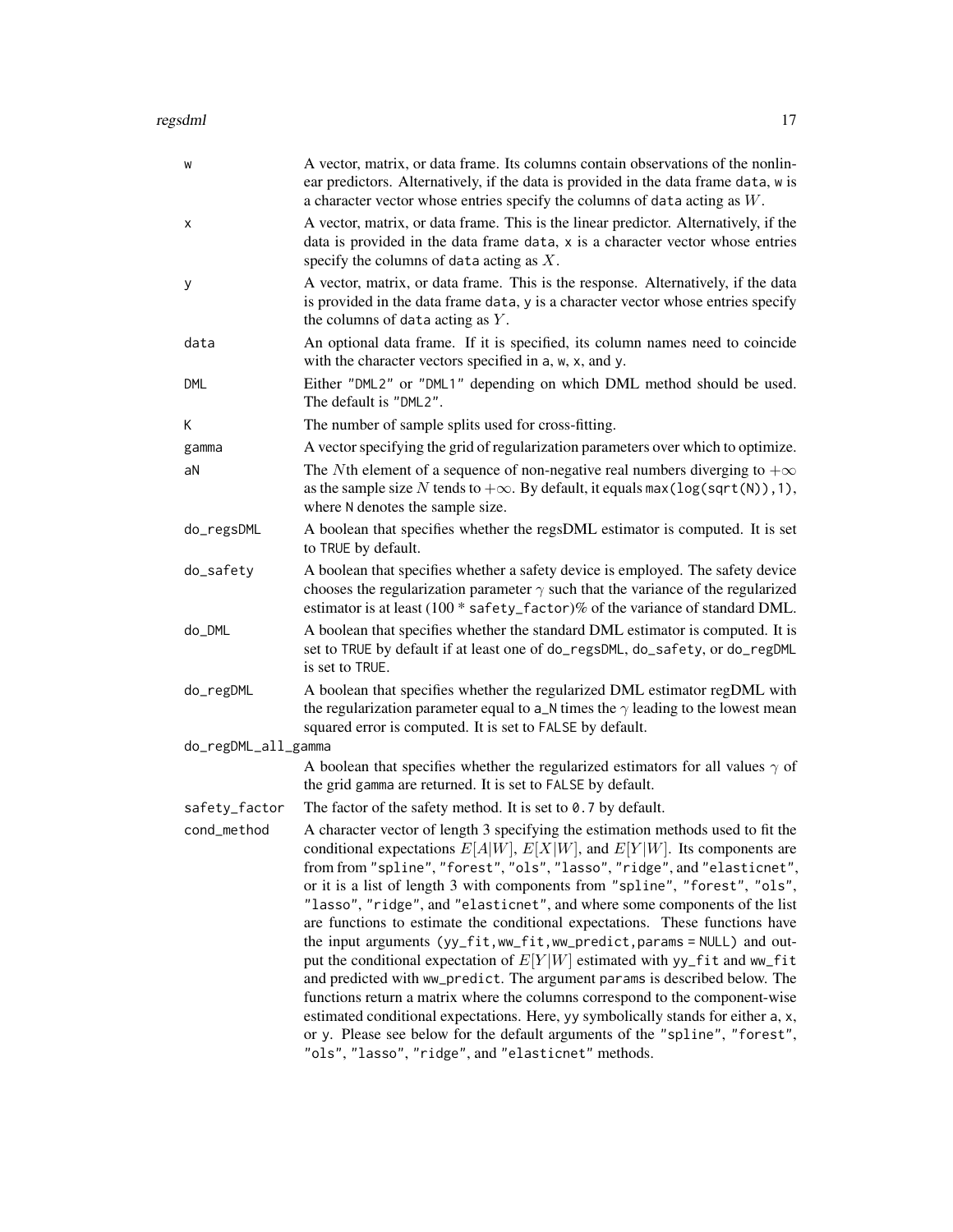| params   | An optional list of length 3. All 3 elements of this list are lists themselves. These<br>lists specify additional input arguments for estimating the conditional expecta-<br>tions $E[A W]$ , $E[X W]$ , and $E[Y W]$ , respectively. |
|----------|---------------------------------------------------------------------------------------------------------------------------------------------------------------------------------------------------------------------------------------|
| level    | Level for computing confidence intervals for testing the two-sided component-<br>wise null hypotheses that test if a component equals zero with the (approximate)<br>asymptotic Gaussian distribution. The default is 0.95.           |
| S        | Number of replications to correct for the random splitting of the sample. It is set<br>to 100L by default.                                                                                                                            |
| parallel | One out of "no", "multicore", or "snow" specifying the parallelization method<br>used to compute the S replications. The default is "no".                                                                                             |
| ncpus    | An integer specifying the number of cores used if parallel is not set to "no".                                                                                                                                                        |
| c1       | An optional parallel or snow cluster if parallel = "snow". The argument nepus<br>does not have to be specified if the argument cl is specified.                                                                                       |

#### Details

The estimator of  $\beta_0$  is computed using sample splitting and cross-fitting. Irrespective of which methods are performed, the data is split into K sets that are equally large if possible. For each such set, the nuisance parameters (that is, the conditional expectations  $E[A|W]$ ,  $E[X|W]$ , and  $E[Y|W]$ ) are estimated on its complement and evaluated on the set itself. If DML = "DML1", then K individual estimators are computed for each of the K data sets and are then averaged. If DML = "DML2", the nuisance parameter matrices are first assembled before the estimator of  $\beta_0$  is computed. This enhances stability of the coefficient estimator compared to "DML1". If  $K = 1$ , no sample splitting is performed. In this case, the nuisance parameters are estimated and predicted on the full sample.

The whole estimation procedure can be repeated S times to account for the randomness introduced by the random sample splits. The S repetitions can be run in parallel by specifying the arguments parallel and ncpus. The S estimators of  $\beta_0$  are aggregated by taking the median of them. The S variance-covariance matrices are aggregated by first adding a correction term to them that accounts for the random splitting and by afterwards taking the median of the corrected variance-covariance matrices. If  $d > 1$ , it can happen that this final matrix is not positive definite anymore, in which case the mean is considered instead.

If the design in at least  $0.5 \times S$  of the S repetitions is singular, an error message is displayed. If the designs in some but less than  $0.5 \times S$  of the S repetitions are singular, another S repetitions are performed. If, in total, at least S repetitions result in a nonsingular design, the results are returned together with a warning message.

The regularized estimators and their associated mean squared errors (MSEs) are computed for the regularization parameters  $\gamma$  of the grid gamma. These estimators are returned if the argument do\_regDML\_all\_gamma is set to TRUE. The γ-value whose corresponding regularized estimator from the do\_regDML\_all\_gamma method achieves the smallest MSE is multiplied by aN, leading to  $\gamma'$ . The do\_regDML\_all\_gamma estimator with regularization parameter  $\gamma'$  is called regDML. The regs-DML estimator equals regDML or DML depending on whose variance is smaller. If  $\beta_0$  is of larger dimension than 1, the MSE computations and the variance comparison step are performed with the sum of the diagonal entries of the respective variance-covariance matrices.

If do\_safety = TRUE, a  $\gamma$  value is chosen such that the regularized estimator among do\_regDML\_all\_gamma with this value of  $\gamma$  has a variance that is just not smaller than safety\_factor times the variance of DML. If  $\beta_0$  is of larger dimension than 1, the sum of the diagonal entries of the respective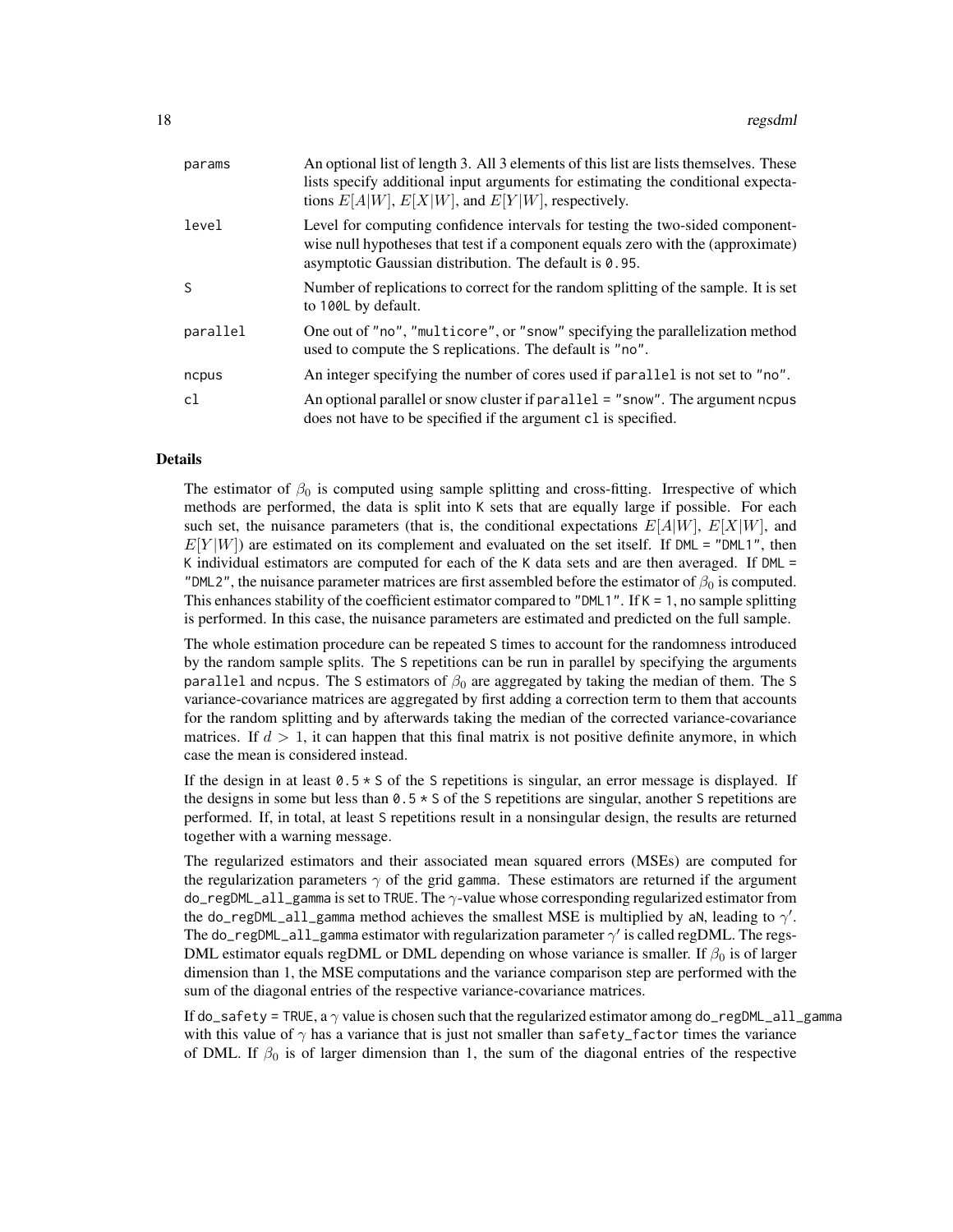#### <span id="page-18-0"></span>regsdml and the contract of the contract of the contract of the contract of the contract of the contract of the contract of the contract of the contract of the contract of the contract of the contract of the contract of th

variance-covariance matrices is taken as a measure of variance. If the regularization scheme leads to considerable variance reductions, it is possible that this safety device cannot be applied. In this case, a respective message is returned.

The default options of the "spline", "forest", "ols", "lasso", "ridge", and "elasticnet" methods are as follows. With the "spline" method, the function bs from the package splines is employed with degree = 3 and df = ceiling( $N \ (1/5)$ ) + 2 if N satisfies (df + 1)  $\star$  v + 1 > N, where v denotes the number of columns of w and N denotes the sample size. Otherwise, df is consecutively reduced by 1 until this condition is satisfied. The splines are fitted and predicted on different data sets. If they are extrapolated, a warning message is displayed. With the "forest" method, the function randomForest from the package randomForest is employed with nodesize = 5, ntree = 500, na.action = na.omit, and replace = TRUE. With the "ols" method, the default arguments are used and no additional arguments are specified. With the "lasso" and "ridge" methods, the function cv.glmnet from the package glmnet performs 10-fold cross validation by default (argument nfolds) to find the one-standard-error-rule  $\lambda$ -parameter. With the "elasticnet" method, the function cv.glmnet from the package glmnet performs 10-fold cross validation (argument nfolds) with alpha = 0.5 by default to find the one-standard-error-rule  $\lambda$ -parameter. All default values of the mentioned parameters can be adapted by specifying the argument params.

There are three possibilities to set the argument parallel, namely "no" for serial evaluation (default), "multicore" for parallel evaluation using forking, and "snow" for parallel evaluation using a parallel socket cluster. It is recommended to select [RNGkind](#page-0-0) ("L'Ecuyer-CMRG") and to set a seed to ensure that the parallel computing of the package dmlalg is reproducible. This ensures that each processor receives a different substream of the pseudo random number generator stream. Thus, the results reproducible if the arguments remain unchanged. There is an optional argument cl to specify a custom cluster if parallel = "snow".

The response y needs to be continuous. The covariate w may contain factor variables in its columns. If the variables a and x contain factor variables, the factors should not be included as factor columns of a or x. Instead, dummy encoding should be used for all individual levels of the factor. That is, a factor with 4 levels should be encoded with 4 columns where each column consists of 1 and 0 entries indicating the presence of the respective level of the factor.

There are summary, confint, coef, vcov, and print methods available for objects fitted with regsdml. They are called [summary.regsdml](#page-23-1), [confint.regsdml](#page-3-1), [coef.regsdml](#page-1-1), [vcov.regsdml](#page-24-1), and [print.regsdml](#page-13-1), respectively.

#### Value

A list containing some of the lists regsDML\_statistics, regDML\_safety\_statistics, DML\_statistics, regDML\_statistics, and regDML\_all\_gamma\_statistics is returned. The individual sublists contain the following arguments supplemented by an additional suffix specifying the method they correspond to.

| beta | Estimator of the linear coefficient $\beta_0$ .                                                                                                                                                                                                                              |
|------|------------------------------------------------------------------------------------------------------------------------------------------------------------------------------------------------------------------------------------------------------------------------------|
| sd   | Standard error estimates of the respective entries of beta.                                                                                                                                                                                                                  |
| var  | Variance-covariance matrix of beta.                                                                                                                                                                                                                                          |
| pval | p-values for the respective entries of beta.                                                                                                                                                                                                                                 |
| СI   | Two-sided confidence intervals for $\beta_0$ where the <i>j</i> th row of CI corresponds to<br>the two-sided testing of $H_0$ : $(\beta_0)_i = 0$ at level level. They are computed with<br>the (approximate) asymptotic Gaussian distribution of the coefficient estimates. |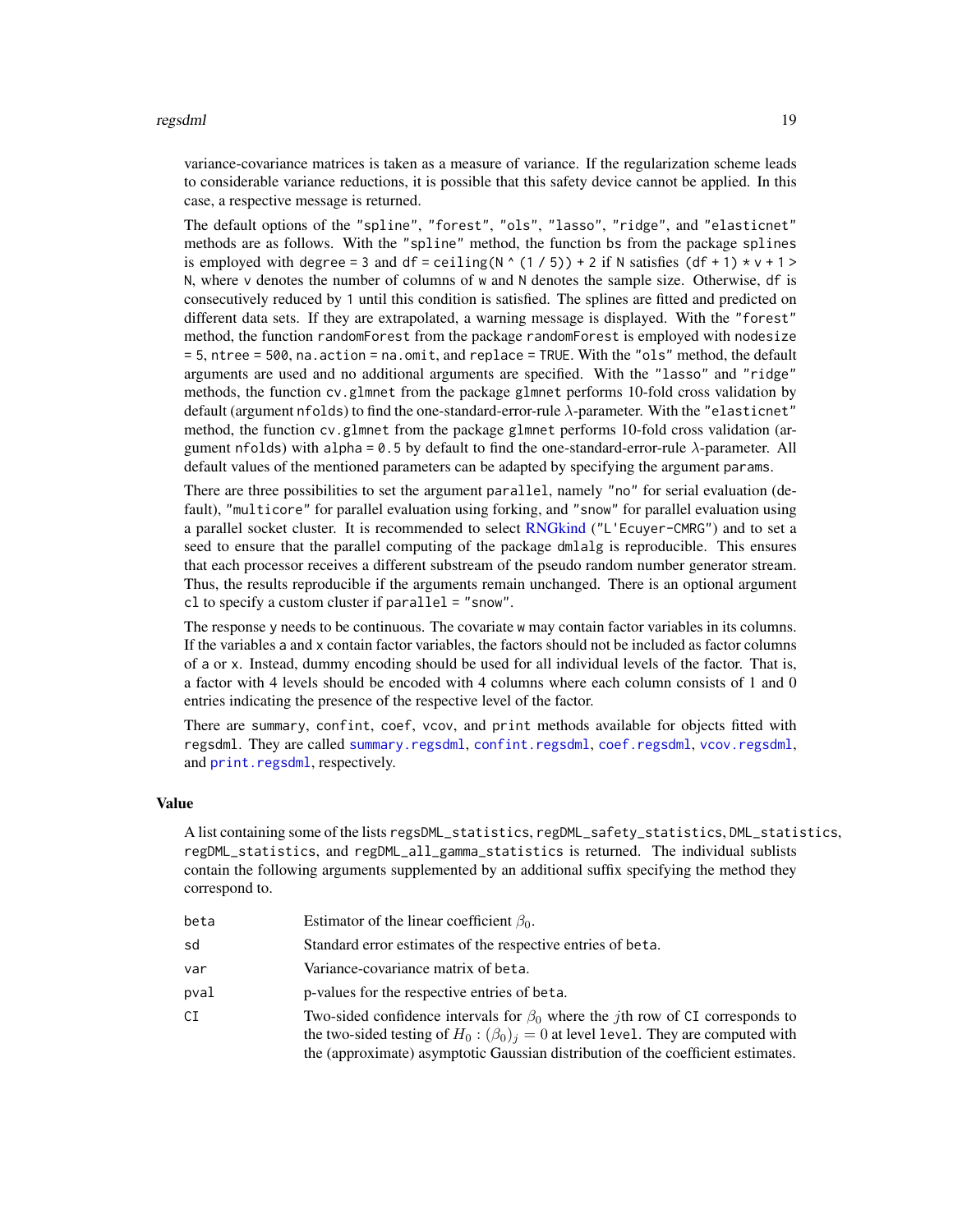<span id="page-19-0"></span>The list regsDML\_statistics contains the following additional entries:

message\_regsDML

Specifies if regsDML selects the regularized estimator or DML.

gamma\_aN Chosen optimal regularization parameter if regsDML equals the regularized estimator. This entry is not present if DML is selected.

If the safety device is applicable, the list regDML\_safety\_statistics contains the following additional entries:

message\_safety Specifies whether the safety device was applicable.

gamma\_safety Chosen regularization parameter of the safety device.

If the safety device is not applicable, the list regDML\_safety\_statistics contains message\_safety as its only entry.

The list regDML\_statistics contains the following additional entry:

gamma\_opt Chosen optimal regularization parameter.

The list regDML\_all\_gamma\_statistics is a list of the same length as the grid gamma, where each individual list is of the structure just described.

# References

C. Emmenegger and P. Bühlmann. Regularizing Double Machine Learning in Partially Linear Endogenous Models, 2021. Preprint arXiv:2101.12525.

# See Also

[summary.regsdml](#page-23-1), [confint.regsdml](#page-3-1), [coef.regsdml](#page-1-1), [vcov.regsdml](#page-24-1) [print.regsdml](#page-13-1)

# Examples

```
## Generate some data:
RNGkind("L'Ecuyer-CMRG")
set.seed(19)
# true linear parameter
beta0 < -1n < -40# observed confounder
w \leq -pi \ * runif(n, -1, 1)# instrument
a \le -3 * \tanh(2 * w) + \text{rnorm}(n, 0, 1)# unobserved confounder
h \le -2 * sin(w) + rnorm(n, 0, 1)# linear covariate
x \le -1 * abs(a) - h - 2 * tanh(w) + rnorm(n, 0, 1)# response
y <- beta0 * x - 3 * cos(pi * 0.25 * h) + 0.5 * w ^ 2 + rnorm(n, 0, 1)
```
## Estimate the linear coefficient from x to y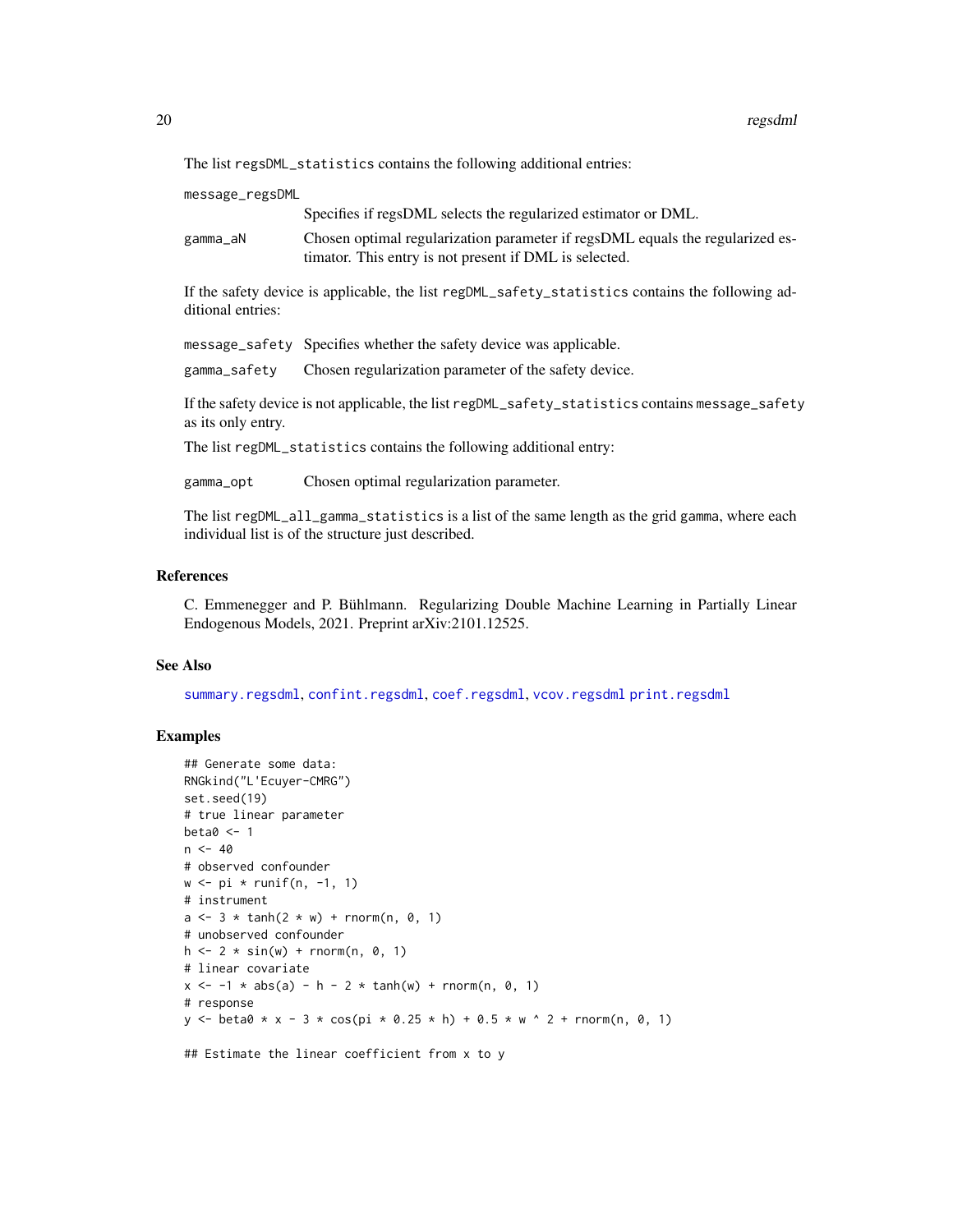```
## (The parameters are chosen small enough to make estimation fast):
## Caveat: A spline estimator is extrapolated, which raises a warning message.
## Extrapolation lies in the nature of our method. To omit the warning message
## resulting from the spline estimator, another estimator may be used.
fit <- regsdml(a, w, x, y,
               gamma = exp(seq(-4, 1, length.out = 4)),S = 3,do_regDML_all_gamma = TRUE,
               cond_method = c("forest", # for E[A|W]"spline", # for E[X|W]
                               "spline"), # for E[Y|W]
               params = list(list(ntree = 1), NULL, NULL))
## parm = c(2, 3) prints an additional summary for the 2nd and 3rd gamma-values
summary(fit, \text{parm} = c(2, 3),
        correlation = TRUE,
        print_gamma = TRUE)
confint(fit, parm = c(2, 3),print_gamma = TRUE)
coef(fit) # coefficients
vcov(fit) # variance-covariance matrices
## Alternatively, provide the data in a single data frame
## (see also caveat above):
data \leq data.frame(a = a, w = w, x = x, y = y)
fit <- regsdml(a = "a", w = "w", x = "x", y = "y", data = data,
               gamma = exp(seq(-4, 1, length.out = 4)),S = 3## With more realistic parameter choices:
if (FALSE) {
 fit \leq regsdml(a, w, x, y,
                 cond_method = c("forest", # for E[A|W]"spline", # for E[X|W]
                                 "spline")) # for E[Y|W]
 summary(fit)
 confint(fit)
 ## Alternatively, provide the data in a single data frame:
 ## (see also caveat above):
 data \leq data.frame(a = a, w = w, x = x, y = y)
 fit <- regsdml(a = "a", w = "w", x = "x", y = "y", data = data)
}
```
<span id="page-20-1"></span>residuals.mmdml *Confidence Intervals for coefficient estimates of regsDML fits*

#### **Description**

A list whose elements correspond to the potentially scaled first nr\_res sets of residuals of the S residuals.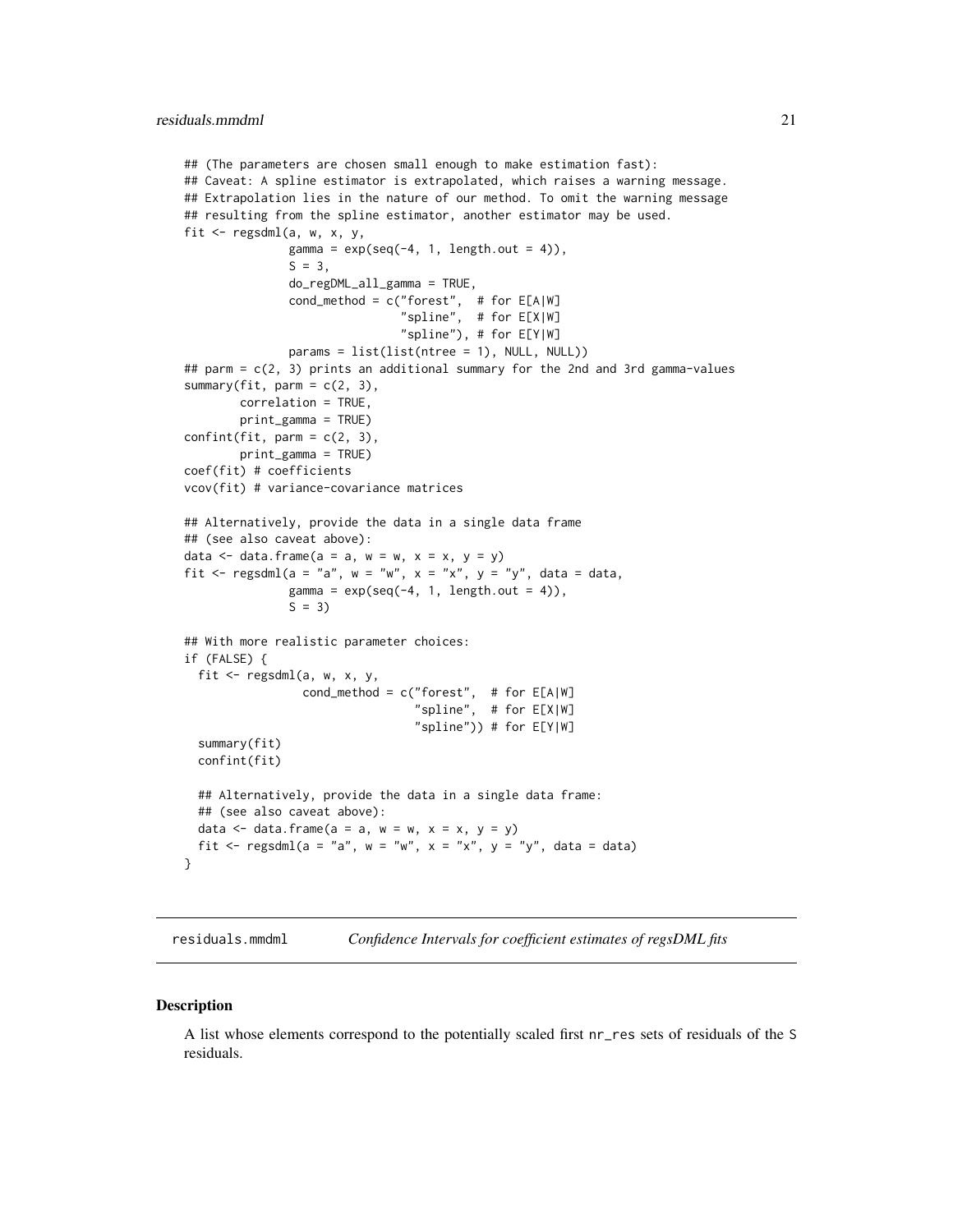# <span id="page-21-0"></span>Usage

```
## S3 method for class 'mmdml'
residuals(object, scaled = FALSE, ...)
```
# Arguments

| object | An object of class mmdml. This object usually results from a function call to<br>$mmdm1$ .          |
|--------|-----------------------------------------------------------------------------------------------------|
| scaled | A boolean specifying whether scaled residuals should be returned. It is set to<br>FALSE by default. |
| .      | Further arguments passed to or from other methods.                                                  |

# Value

A list whose elements correspond to the first nr\_res sets of residuals of the S residuals.

#### See Also

[mmdml](#page-8-1)

# Examples

## See example(mmdml) for examples

<span id="page-21-1"></span>sigma.mmdml *Extract Residual Standard Deviation 'Sigma' from mmdml Fits*

### Description

Extract the estimated standard deviation of the errors, the "residual standard deviation", from a fitted mmdml model.

# Usage

```
## S3 method for class 'mmdml'
sigma(object, ...)
```
# Arguments

| object | An object of class mmdml. This object usually results from a function call to |  |  |
|--------|-------------------------------------------------------------------------------|--|--|
|        | $mmdm1$ .                                                                     |  |  |

... Further arguments passed to or from other methods.

# Value

A number representing the estimated standard deviation. First, for each of the S repetitions, the standard deviations computed on the K sample splits are aggregated by taking the mean. Second, the S mean-aggregated estimates are aggregated by the median. This final value is returned.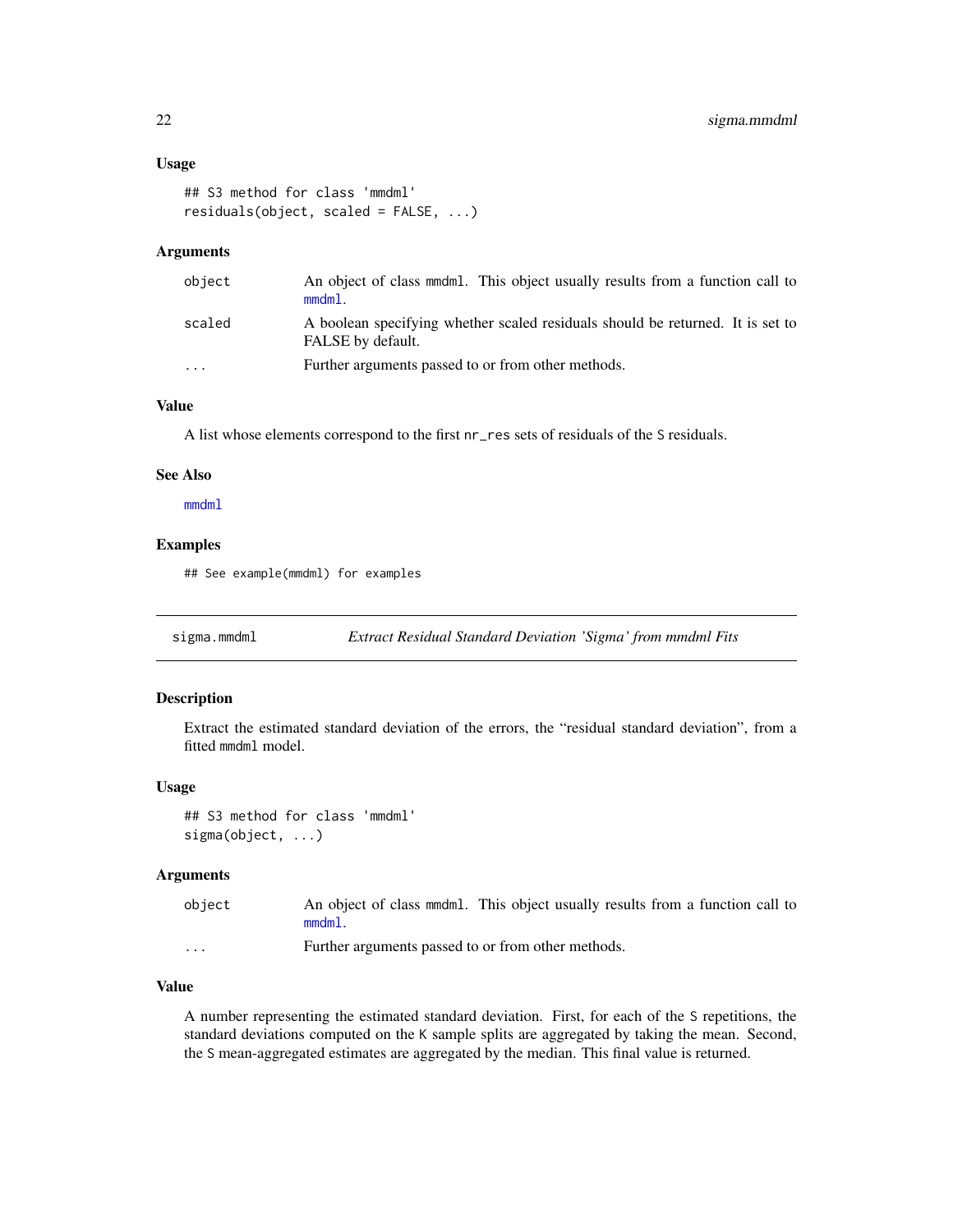# <span id="page-22-0"></span>summary.mmdml 23

# See Also

[mmdml](#page-8-1)

# Examples

## See example(mmdml) for examples

<span id="page-22-1"></span>summary.mmdml *Summarizing mmdml fits*

# Description

This is a method for the class mmdml. It summarizes objects of class mmdml that typically result from a function call to [mmdml](#page-8-1).

# Usage

```
## S3 method for class 'mmdml'
summary(object,
   correlation = (p <= getOption("lme4.summary.cor.max")),
   nr\_res = NULL, ...
```
# Arguments

| object      | An object of class mmdml. This object usually results from a function call to<br>$mmdm1$ .                                                                                                                                                 |
|-------------|--------------------------------------------------------------------------------------------------------------------------------------------------------------------------------------------------------------------------------------------|
| correlation | Boolean indicating if the variance and correlation components (vcov, VarCorr)<br>should be printed.                                                                                                                                        |
| $nr\_res$   | Boolean indicating how many sets of residuals among the S should be used to<br>compute the residual information. By default, all available sets, that is, nr_res<br>many that are saved in object resulting from mondermanderman are used. |
| $\cdots$    | Further arguments passed to or from other methods.                                                                                                                                                                                         |
|             |                                                                                                                                                                                                                                            |

# Value

Prints a summary output similar to [lmer](#page-0-0) from package [lme4](https://CRAN.R-project.org/package=lme4).

# See Also

[mmdml](#page-8-1)

# Examples

## See example(mmdml) for examples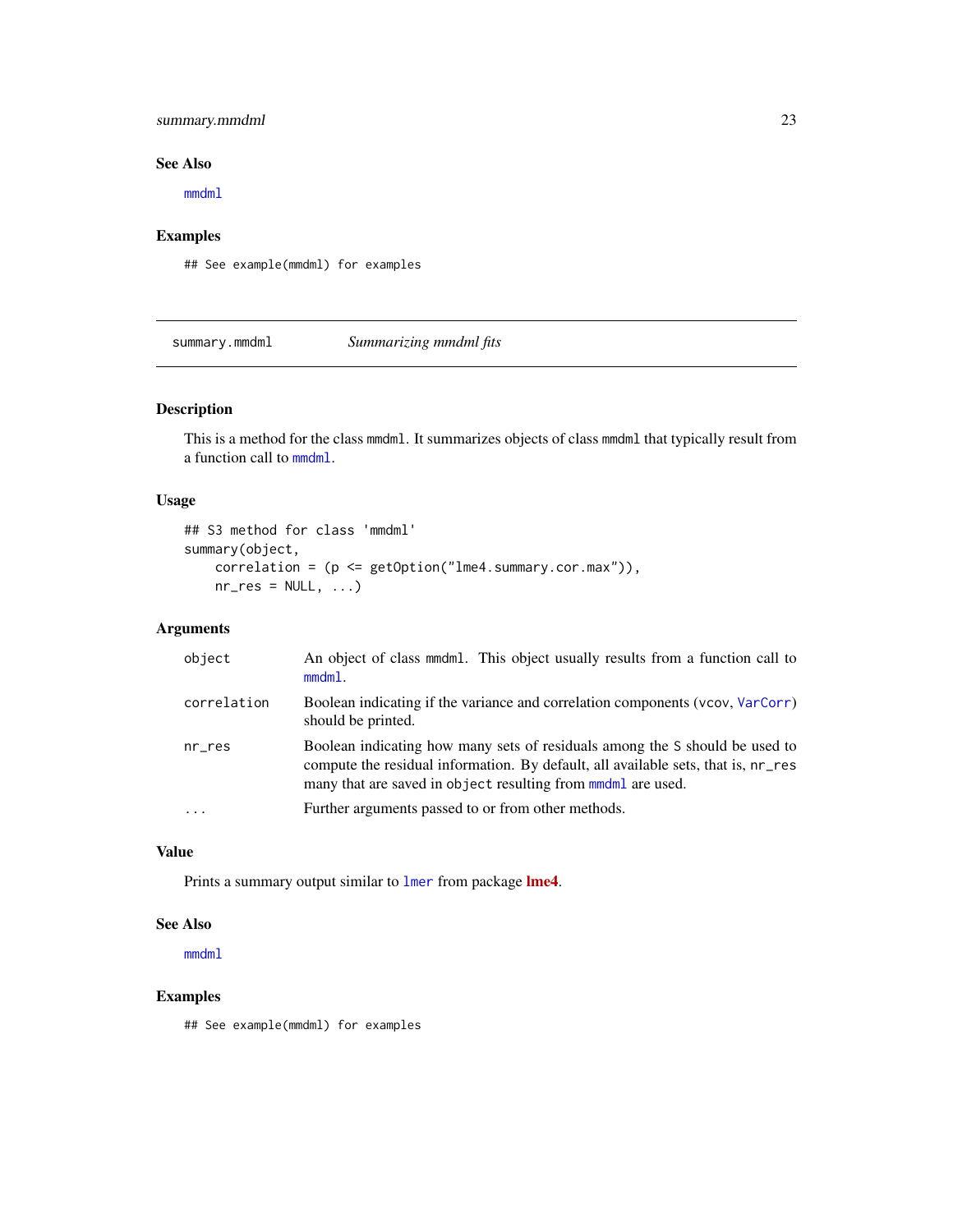# <span id="page-23-1"></span><span id="page-23-0"></span>Description

This is a method for the class regsdml. It summarizes objects of class regsdml, which typically result from a function call to [regsdml](#page-14-1).

# Usage

```
## S3 method for class 'regsdml'
summary(object,
   print_regsDML = NULL,
   print_safety = NULL,
   print_DML = NULL,
   print_regDML = NULL,
   print_regDML_all_gamma = !is.null(parm),
   parm = NULL,
   correlation = FALSE,
   print_gamma = FALSE, ...)
```
# Arguments

| object                 | An object of class regsdml. This object usually results from a function call to<br>regsdml.                                                                                                                                                                                                                        |  |
|------------------------|--------------------------------------------------------------------------------------------------------------------------------------------------------------------------------------------------------------------------------------------------------------------------------------------------------------------|--|
| print_regsDML          | A boolean. If TRUE, the results of the regsDML method are returned.                                                                                                                                                                                                                                                |  |
| print_safety           | A boolean. If TRUE, the results of the safety device are returned.                                                                                                                                                                                                                                                 |  |
| print_DML              | A boolean. If TRUE, the results of the DML method are returned.                                                                                                                                                                                                                                                    |  |
| print_regDML           | A boolean. If TRUE, the results of the regDML method with the optimal choice of<br>gamma (including the factor a_N) are returned.                                                                                                                                                                                  |  |
| print_regDML_all_gamma |                                                                                                                                                                                                                                                                                                                    |  |
|                        | A boolean. If TRUE, the results specified by parm below are returned.                                                                                                                                                                                                                                              |  |
| parm                   | A vector containing the indices for which gamma-values the results of the regular-<br>ized DML estimator, whose results are stored in the list regDML_all_gamma_statistics<br>of object, should be included in the summary output. If parm is specified, it is<br>not necessary to specify print_regDML_all_gamma. |  |
| correlation            | A boolean. If TRUE, the variance-covariance matrices of the coefficient estimates<br>are displayed.                                                                                                                                                                                                                |  |
| print_gamma            | A boolean. If TRUE, the gamma-values are printed in brackets where the respec-<br>tive regularization methods achieved their optimum.                                                                                                                                                                              |  |
| $\cdots$               | Further arguments passed to or from other methods.                                                                                                                                                                                                                                                                 |  |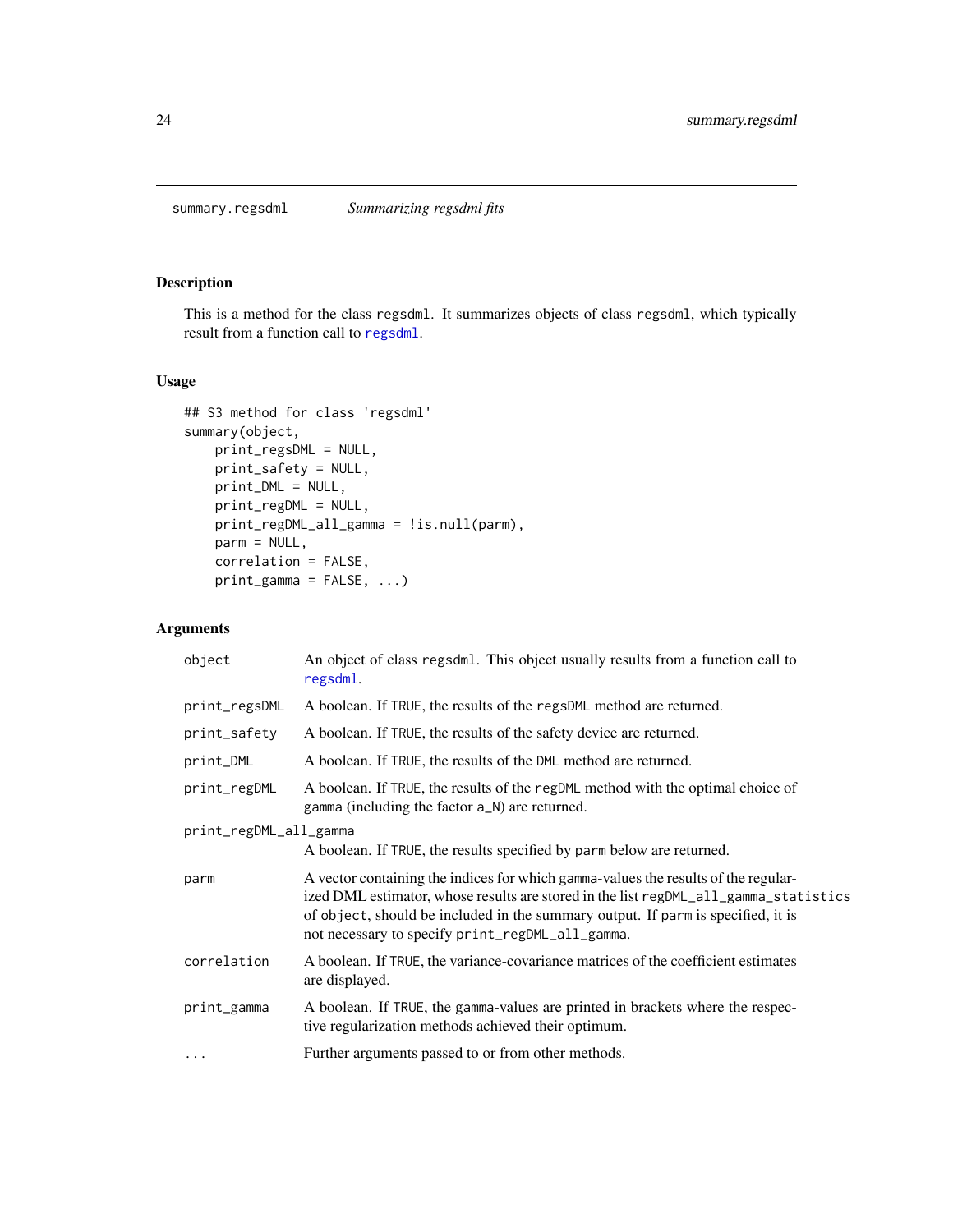# <span id="page-24-0"></span>vcov.regsdml 25

# Value

Summary statistics of the methods regsDML, the safety device, DML, regDML with the optimal choice of  $\gamma$  (including the factor a\_N), and regDML with prespecified  $\gamma$ -values are returned by setting the respective arguments. It is possible to return the respective gamma-values and variancecovariance matrices.

If none of the printing arguments are set, only the results of regsDML are returned if they are available. If they are not available and none of the printing arguments are set, the results from all available methods are returned. If print\_regsDML = FALSE, only the results from those methods are returned that are explicitly specified by the printing arguments.

#### See Also

[regsdml](#page-14-1), [confint.regsdml](#page-3-1), [coef.regsdml](#page-1-1), [vcov.regsdml](#page-24-1) [print.regsdml](#page-13-1)

# Examples

## See example(regsdml) for examples

<span id="page-24-1"></span>vcov.regsdml *Accessing the variance-covariance matrices of regsdml fits*

#### Description

This is a method for the class regsdml. It returns the variance-covariance matrices of the coefficients from objects of class regsdml, which typically result from a function call to [regsdml](#page-14-1).

#### Usage

```
## S3 method for class 'regsdml'
vcov(object,
    print_regsDML = NULL,
    print_safety = NULL,
    print_DML = NULL,
    print_regDML = NULL,
    print_regDML_all_gamma = !is.null(parm),
    \text{parm} = \text{NULL},
    print_{gamma} = FALSE, ...
```
# Arguments

| object       | An object of class regsdml. This object usually results from a function call to<br>regsdml. |
|--------------|---------------------------------------------------------------------------------------------|
|              | print_regsDML A boolean. If TRUE, the results of the regsDML method are returned.           |
| print_safety | A boolean. If TRUE, the results of the safety device are returned.                          |
| print_DML    | A boolean. If TRUE, the results of the DML method are returned.                             |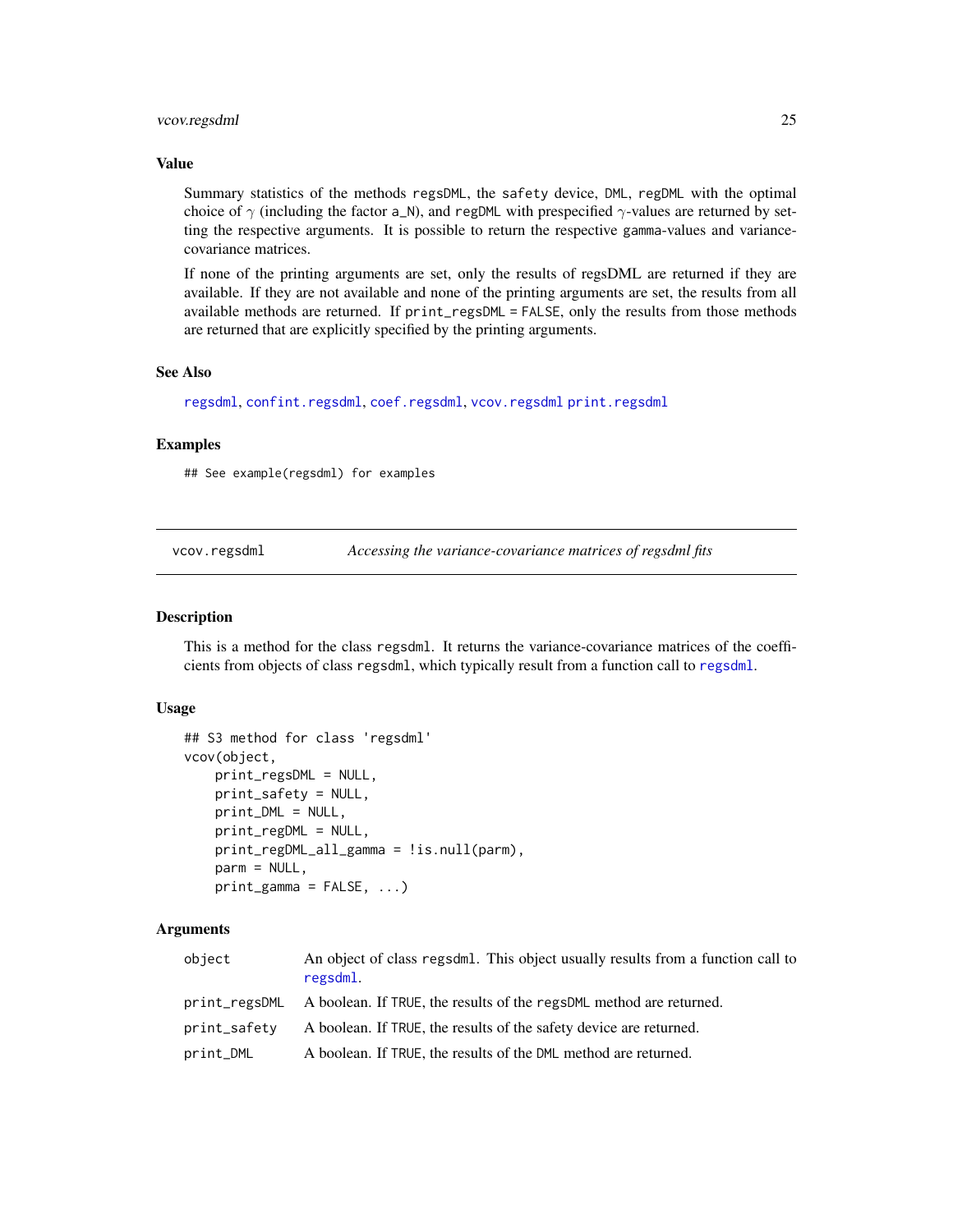<span id="page-25-0"></span>

| print_regDML           | A boolean. If TRUE, the results of the regDML method with the optimal choice of<br>gamma (including the factor a_N) are returned.                                                                                                                                                                            |
|------------------------|--------------------------------------------------------------------------------------------------------------------------------------------------------------------------------------------------------------------------------------------------------------------------------------------------------------|
| print_regDML_all_gamma |                                                                                                                                                                                                                                                                                                              |
|                        | A boolean. If TRUE, the results specified by parm below are returned.                                                                                                                                                                                                                                        |
| parm                   | A vector containing the indices for which gamma-values the results of the regular-<br>ized DML estimator, whose results are stored in the list regDML_all_gamma_statistics<br>of object, should be included in the output. If parm is specified, it is not neces-<br>sary to specify print_regDML_all_gamma. |
| print_gamma            | A boolean. If TRUE, the gamma-values are printed in an extra row where the<br>respective regularization methods achieved their optimum.                                                                                                                                                                      |
| $\ddots$               | Further arguments passed to or from other methods.                                                                                                                                                                                                                                                           |
|                        |                                                                                                                                                                                                                                                                                                              |

# Value

Variance-covariance matrices of the methods regsDML, the safety device, DML, regDML with the optimal choice of  $\gamma$  (including the factor a\_N), and regDML with prespecified  $\gamma$ -values are returned by setting the respective arguments. It is possible to return the respective gamma-values.

If none of the printing arguments are set, only the results of regsDML are returned if they are available. If they are not available and none of the printing arguments are set, the results from all available methods are returned. If print\_regsDML = FALSE, only the results from those methods are returned that are explicitly specified by the printing arguments.

# See Also

[regsdml](#page-14-1), [summary.regsdml](#page-23-1), [confint.regsdml](#page-3-1), [coef.regsdml](#page-1-1) [print.regsdml](#page-13-1)

# Examples

## See example(regsdml) for examples